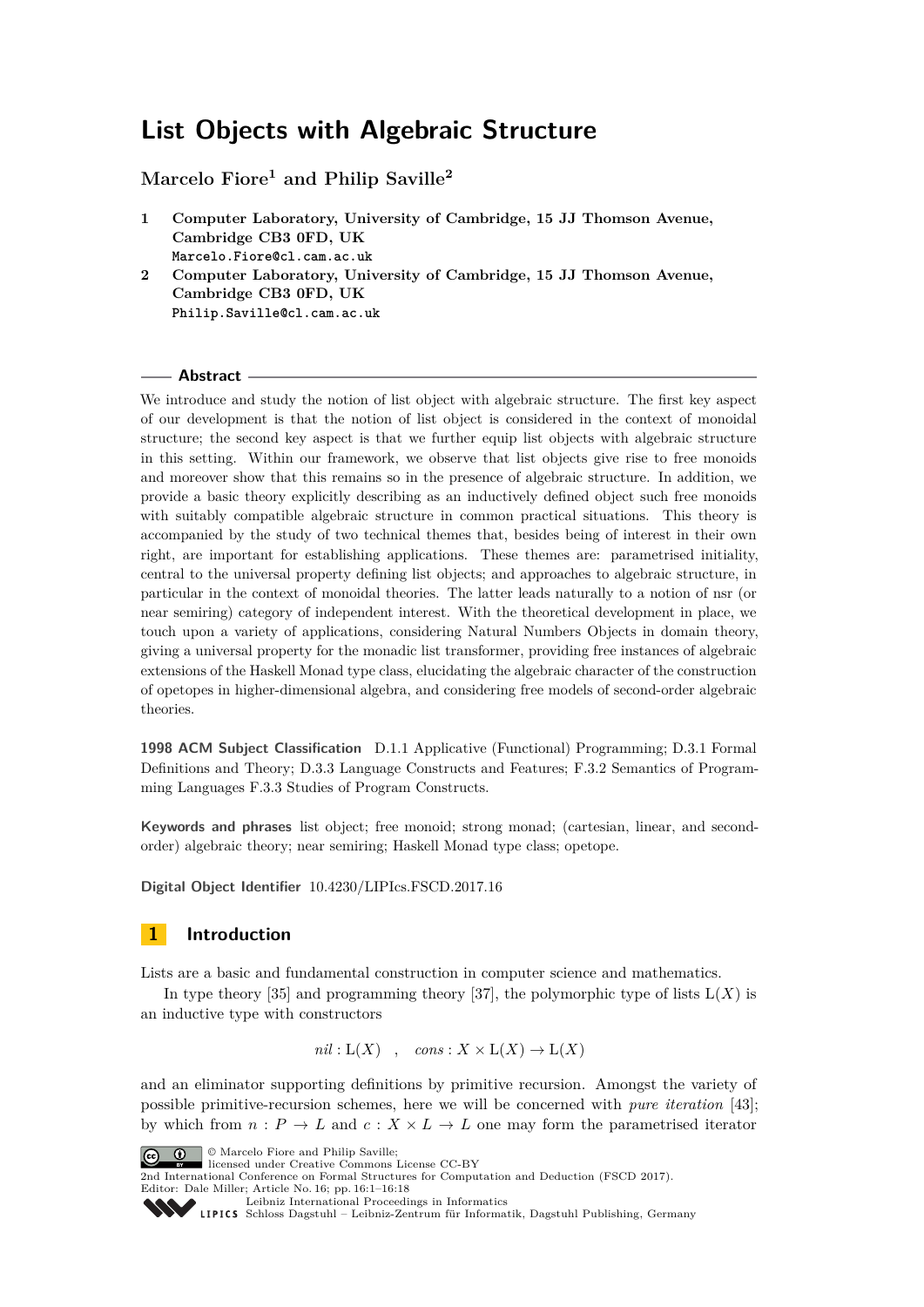#### **16:2 List Objects with Algebraic Structure**

 $it(n, c) : L(X) \times P \rightarrow L$  defined by

 $it(n, c)(nil, p) = n(p)$ ,  $it(n, c)(cons(x, l), p) = c(x, it(n, c)(l, p))$ .

The type of Natural Numbers is then that of lists on the unit type.

In category theory, the list type is universally modelled by the notion of (parametrised) list object, directly generalising Lawvere's notion of NNO (Natural Numbers Object) [\[29\]](#page-16-3). A *list object*  $L(X)$  on an object X in a category with finite products  $(1, \times)$ , is an initial algebraic structure of the form

$$
1 \xrightarrow{nil} L(X) \xleftarrow{cons} X \times L(X) .
$$

Such a structure is a *parametrised list object* whenever it is parametrised initial, in the sense that for every structure  $(P \stackrel{n}{\to} L \stackrel{c}{\leftarrow} X \times L)$  there exists a unique mediating map  $it(n, c) : L(X) \times P \rightarrow L$  such that

$$
1 \times P \xrightarrow{\text{nil} \times P} L(X) \times P \xleftarrow{\text{cons} \times P} X \times L(X) \times P
$$
  
\n
$$
\cong \downarrow \qquad \qquad \downarrow \qquad \qquad \downarrow \qquad \qquad \downarrow \qquad \qquad \downarrow \qquad \qquad \downarrow \qquad \downarrow \qquad \downarrow \qquad \downarrow
$$
  
\n
$$
P \xrightarrow{\text{ni} \qquad \downarrow} L \xleftarrow{\text{r}} L \xleftarrow{\text{r}} X \times L
$$

It is well-known that when the binary product  $(x)$  is closed these notions of list object coincide, and that in the further presence of binary coproducts  $(+)$  one may explicitly describe list objects by means of initial algebras:

$$
L(X) = \mu A \cdot 1 + X \times A
$$

where we use the common notation  $\mu A$ .  $F(A)$  for the initial F-algebra. However, there are important scenarios (*e.g.* pretoposes [\[21,](#page-16-4) [33\]](#page-16-5)) where the product structure is not closed. For them the more general parametrised concept is the appropriate one, and we henceforth adopt it as primitive.

In this paper, we investigate two orthogonal generalisations of list objects. One generalisation is concerned with weakening the cartesian structure of list objects to a monoidal one (Definition [3.1\)](#page-3-0). Whilst NNOs have been studied in cartesian [\[29\]](#page-16-3) and monoidal [\[6,](#page-15-0) [38\]](#page-16-6) settings, list objects have been mainly considered in the cartesian one. The other generalisation is novel in that we equip list objects with further algebraic structure with respect to which the iterator is an algebra homomorphism (Definition [5.1\)](#page-6-0).

Section [2](#page-2-0) provides the necessary categorical background for setting up the above definitions. List objects in monoidal categories are introduced in Section [3,](#page-3-1) where we observe that they give rise to free monoids (Lemma [3.4\)](#page-0-0). A main example is the monad freely generated by an endofunctor (Example [3.5\)](#page-4-0). The parametrisation aspect inherent to list objects is considered and studied in broader generality in Section [4.](#page-4-1) In particular, we present a theory that accounts for the parametrised initiality of list objects as iteratively-constructed initial algebras

$$
L(X) = \mu A \cdot I + X \otimes A
$$

in contexts where the monoidal structure  $(I, \otimes)$  may not be left-closed (Corollary [4.9\)](#page-5-0). This general theory applies in the further context of list objects with algebraic structure (specifically Lemma [4.8\)](#page-5-1) and plays an essential role in the application to higher-dimensional algebra that we present in Section [7.2.2.](#page-13-0)

The central notion of list object with *T*-algebraic structure, as prescribed by a strong monad *T*, is introduced in Section [5](#page-6-1) and referred to as *T*-list object (Definition [5.1\)](#page-6-0). This is accompanied by a related notion of monoid with compatible *T*-algebraic structure, referred to as *T*-monoid (Definition [5.2\)](#page-6-2). These two notions are related as follows: firstly, we observe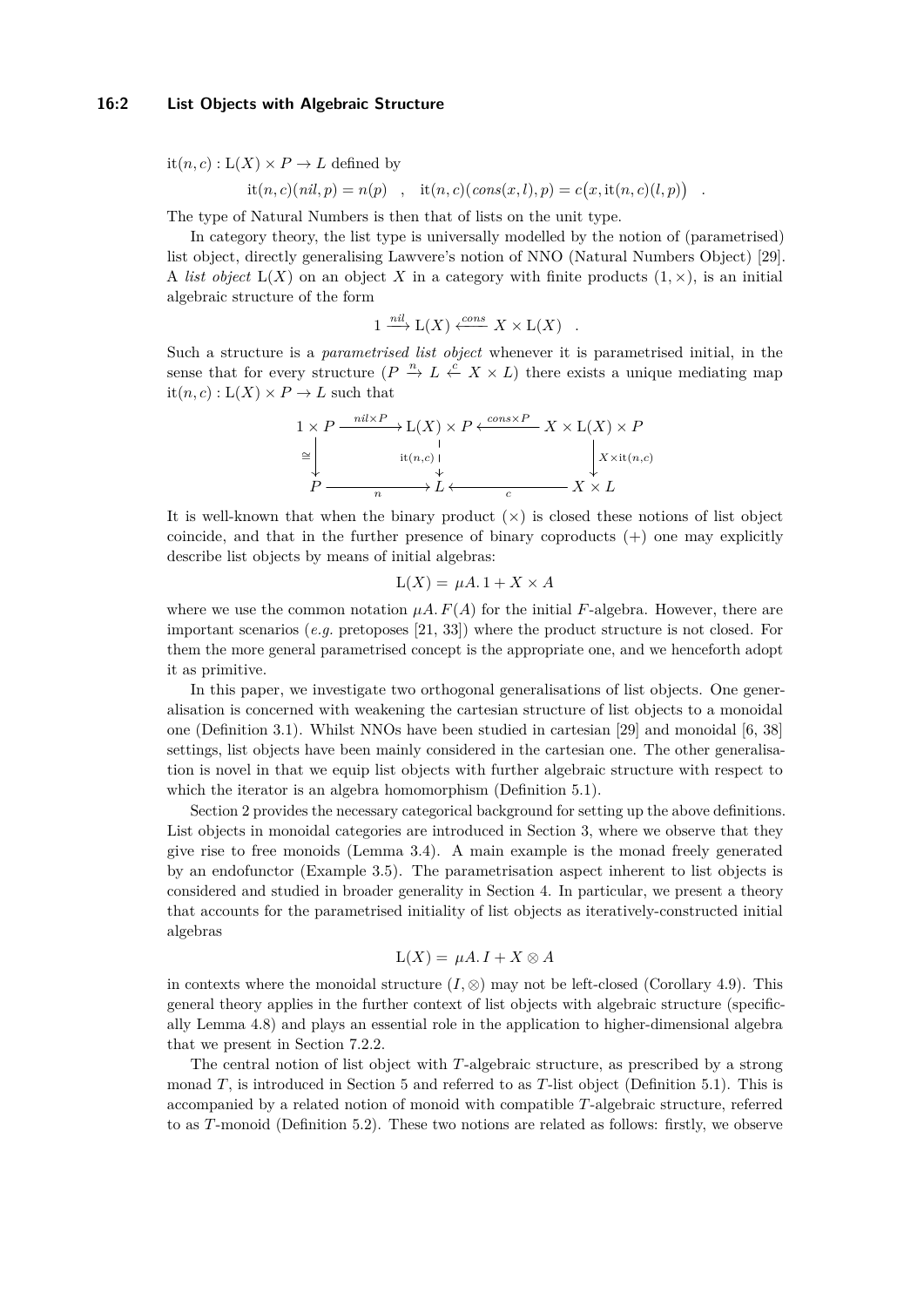that *T*-list objects  $M(X)$  yield free *T*-monoids (Lemma [5.6\)](#page-7-0); secondly, we give an explicit description of *T*-list objects as parametrised initial algebras (Lemma [5.7\)](#page-8-0):

$$
\mathcal{M}_T(X) = \mu A \cdot T(I + X \otimes A)
$$

that is available in common practical situations (Corollaries [5.10](#page-9-0) and [5.11\)](#page-9-1). Overall, thus, this yields a universal inductive description of free *T*-monoids by means of parametrised initial-algebras that is of wide applicability (Theorem [5.8\)](#page-8-1). This result, which we had obtained independently, also features in the recent work of Piróg [\[39\]](#page-16-7), who establishes it by different methods.

Throughout the above development, algebraic structure is considered abstractly as encapsulated by the notion of strong monad. Section [6](#page-9-2) complements this from the perspective of algebraic theories, whilst Section [7](#page-12-0) discusses applications to programming semantics and algebraic theories presented in the context of related work. The study of linear algebraic theories (Section [6.2\)](#page-10-0) led us to the notion of nsr (or near semiring) category (Definition [6.2\)](#page-11-0), which, besides being of independent interest, plays a role in the applications to functional programming and higher-dimensional algebra respectively presented in Sections [7.2.1](#page-13-1) and [7.2.2.](#page-13-0) Finally, Section [8](#page-14-0) concludes with a brief discussion on the significance of our results, and indications of ongoing work.

## <span id="page-2-0"></span>**2 Algebraic structure in monoidal categories**

We begin by outlining the basic categorical notions of algebraic and monoidal structure which are relevant to our development.

**Strong monoidal structures.** Throughout we work with *monoidal categories* ( $C, I, \otimes$ ). To simplify notation, we replace the structural isomorphisms by an unlabelled  $\cong$  in diagrams.

We will be considering *strong multiary endofunctors*  $(F, st)$  on monoidal categories  $(C, I, \otimes)$ consisting of a functor  $F: \mathcal{C}^n \to \mathcal{C}$   $(n \in \mathbb{N})$  together with a *strength st*, which is given by a natural transformation  $st_{(X_1,...,X_n),Y}: F(X_1,...,X_n) \otimes Y \to F(X_1 \otimes Y,...,X_n \otimes Y)$  subject to coherence conditions. Maps of strong endofunctors  $(F, st) \rightarrow (F', st')$  are *strong natural transformations* given by natural transformations  $F \to F'$  satisfying coherence conditions. (See *e.g.* [\[25\]](#page-16-8) for details, or [\[10,](#page-15-1) Section I.1.2] for related, more general, notions.)

A *strong monad*  $T = (T, st, \mu, \eta)$  is a strong functor  $(T, st)$  equipped with strong natural transformations  $\eta$  : (Id, id)  $\rightarrow$  (*T*, *st*) and  $\mu$  : (*TT*, *T*(*st*)  $\circ$  *st*)  $\rightarrow$  (*T*, *st*) subject to the monad laws. (See *e.g.* [\[32,](#page-16-9) Section VI.1].)

We will be specifically concerned with two kinds of algebraic structure on objects in a monoidal category: monoids and monad algebras. We recall both notions.

**Monoids.** A *monoid*  $(M, e, m)$  in a monoidal category  $(C, I, \otimes)$  consists of an object  $M \in \mathcal{C}$ together with a *unit* map  $e: I \to M$  and a *multiplication* map  $m: M \otimes M \to M$ , subject to identity and associativity laws. *Homomorphisms* of monoids are morphisms of the underlying objects that preserve units and commute with the multiplications. We write  $Mon(C)$  for the corresponding category. (See *e.g.* [\[32,](#page-16-9) Section VII.3] for details.)

**Monad algebras.** An *algebra*  $(X, x)$  for a (strong) endofunctor  $(F, st)$  consists of an object X together with a structure map  $x : FX \to X$ . Algebra *homomorphisms*  $(X, x) \to (Y, y)$  are maps  $h: X \to Y$  such that  $h \circ x = y \circ Fh$ . We write *F*-*alg* for the corresponding category.

An *algebra* for a (strong) monad  $(T, st, \eta, \mu)$  is a *T*-algebra with structure map satisfying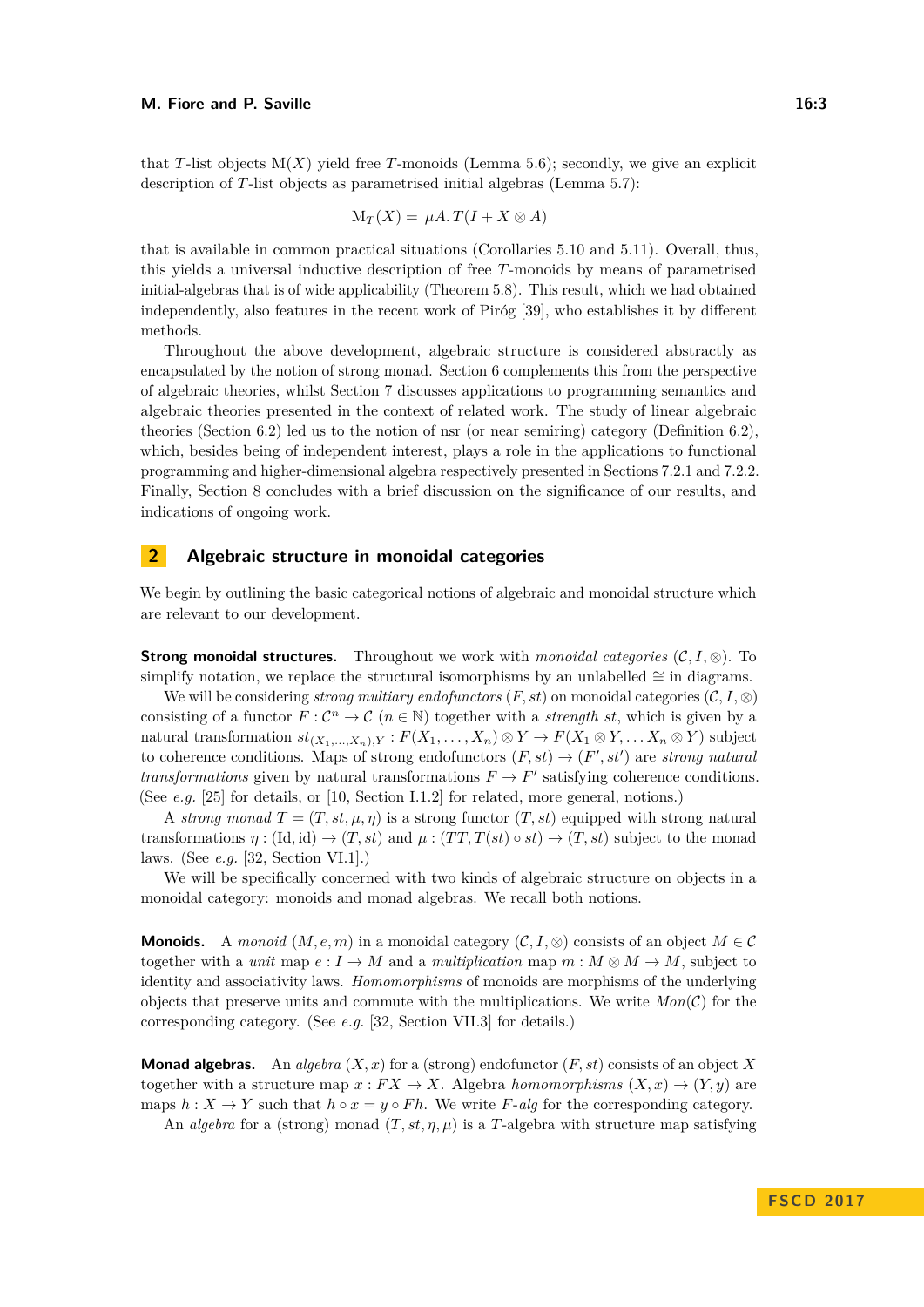#### **16:4 List Objects with Algebraic Structure**

identity and associativity laws with respect to  $\eta$  and  $\mu$ . We write *T*-*Alg* for the full subcategory of *T*-*alg* so determined. (See *e.g.* [\[32,](#page-16-9) Section VI.2].)

Crucially, we will be interested in *left homomorphisms* [\[24\]](#page-16-10) between algebras. These are given by maps  $h: X \otimes P \to Y$  such that

<span id="page-3-3"></span>
$$
F(X) \otimes P \xrightarrow{st_{X,P}} F(X \otimes P) \xrightarrow{Fh} FY
$$
  
\n
$$
X \otimes P \xrightarrow{}
$$
  
\n
$$
Y
$$
  
\n
$$
(1)
$$
  
\n
$$
Y
$$

# <span id="page-3-1"></span>**3 List objects**

List objects have been mainly studied in the cartesian setting, see *e.g.* [\[21,](#page-16-4) [7,](#page-15-2) [33\]](#page-16-5). In the linear setting, the special case of Lawvere's NNO [\[29\]](#page-16-3), which amounts to the list object on a unit object, has been considered in monoidal categories [\[38\]](#page-16-6) (see also [\[6\]](#page-15-0)) and in a syntactic calculus [\[2\]](#page-15-3). As for general list objects, as far as we know, they have only appeared indirectly under the guise of algebraically-free monoids (see Remark [3.2](#page-3-2) below). The notion of list object is as expected and we make it explicit below.

I Remark. What we define under the name of *list object* is frequently referred to, in the cartesian setting, as a *parametrised list object*. We have adopted the shorter terminology for brevity and because we feel that it is the appropriate concept for the monoidal setting especially in the extension to include algebraic structure put forward in Section [5.](#page-6-1)

- <span id="page-3-0"></span>**► Definition 3.1.** Let *X* be an object of a monoidal category  $(I, \otimes)$ .
- **1.** A *list algebra* on *X* is an object *L* together with a pair of maps  $(I \to L \leftarrow X \otimes L)$ .
- **2.** A *list object* on *X* is a list algebra  $(I \xrightarrow{nil} L(X) \xleftarrow{cons} X \otimes L(X))$  that is parametrised initial, in the sense that for every parametrised list algebra  $(P \stackrel{n}{\to} L \stackrel{c}{\leftarrow} X \otimes L)$  there exists a unique mediating map it $(n, c) : L(X) \otimes P \to L$  such that

$$
I \otimes P \xrightarrow{\text{nil} \otimes P} L(X) \otimes P \xleftarrow{\text{cons} \otimes P} X \otimes L(X) \otimes P
$$
  
\n
$$
\cong \downarrow \qquad \qquad \downarrow \qquad \qquad \downarrow
$$
  
\n
$$
P \xrightarrow{\text{lit}(n,c)} L \xleftarrow{\text{rel}} X \otimes L
$$

Thus, list objects are universally characterised by their constructors and their support of definitions by pure iteration [\[43\]](#page-16-2).

<span id="page-3-2"></span>**► Remark 3.2.** In a monoidal category  $(I, \otimes)$  with binary coproducts  $(+)$  that are preserved by the endofunctor (−)⊗*P* for every object *P*, the notion of list object on an object *X* is equivalent to Kelly's notion of the algebraically-free monoid on the free pointed-object  $(I \rightarrow I + X)$ on *X*, see [\[23,](#page-16-11) §23.1].

► **Example 3.3.** Our notion of list object on the unit object coincides with the notion of *LNNO (Left Natural Numbers Object)* of Paré and Román [\[38\]](#page-16-6).

We summarise the algebraic structure of and provided by list objects.

- $\blacktriangleright$  **Lemma 3.4.** *1. Every list object on X with carrier*  $L(X)$  *provides a monoid structure with carrier*  $L(X)$  *that is the free monoid on*  $X$ *.*
- **2.** If the ambient category C has list objects, then the forgetful functor  $Mon(C) \rightarrow C$  is *monadic. This induces a list (or free monoid) monad* L*.*
- **3.** *When the monoidal structure is cartesian the monad* L *is strong.*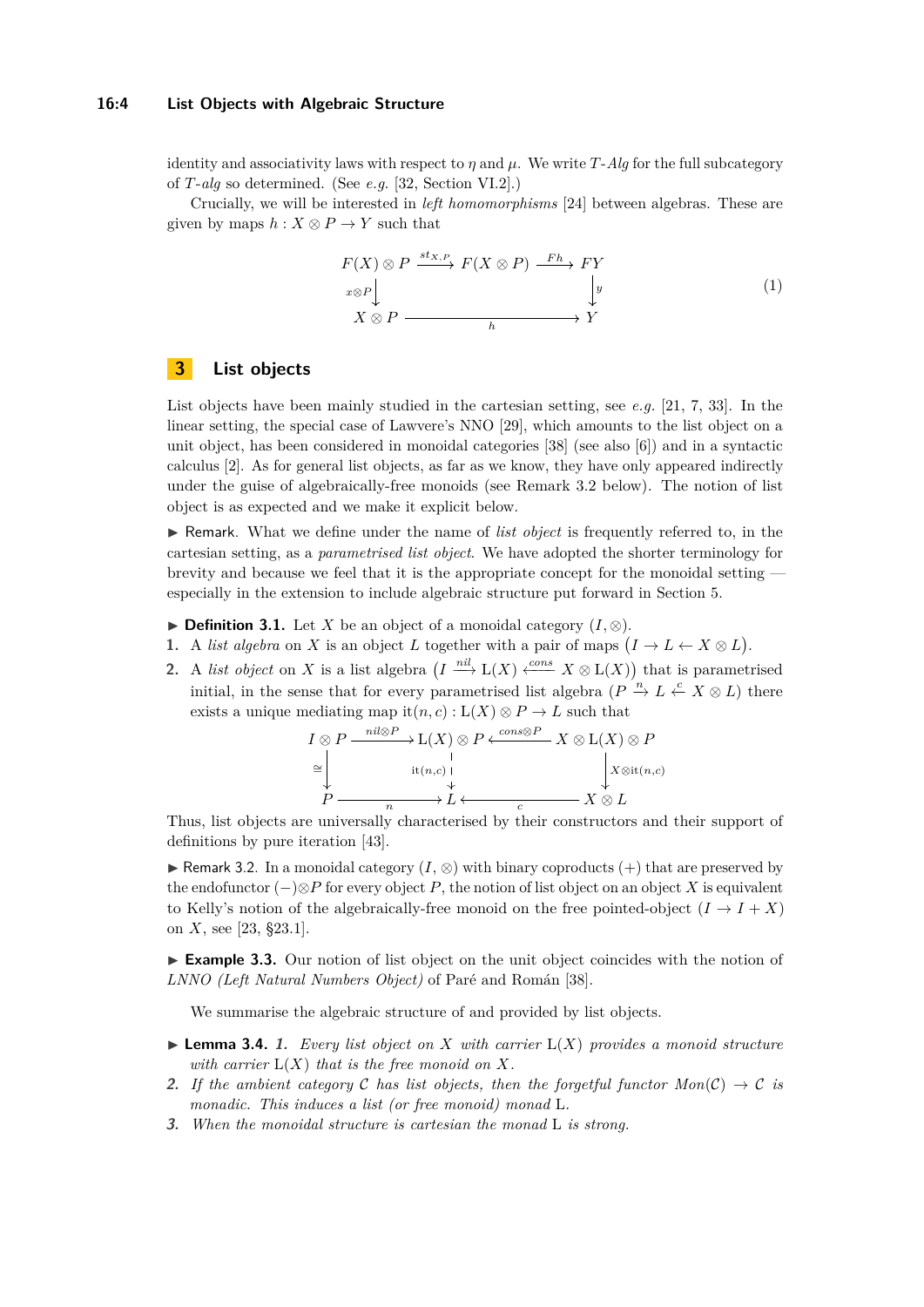<span id="page-4-0"></span>► **Example 3.5.** The above explains the well-known construction of the free monad on an endofunctor by means of free algebras. Indeed, for an endofunctor *F*, a choice of free *F*-algebra  $(X \xrightarrow{\eta_X} T_F X \xleftarrow{\varphi_X} F(T_F X))$  on each object X determines a list object  $(\text{Id} \xrightarrow{\eta_X} T_F \xleftarrow{\varphi} F \circ T_F)$ on *F* in the category of endofunctors with the composition monoidal structure, inducing the free monad  $T_F$  on *F*. The case  $F = Id$  is precisely Burroni's notion of *NNO functor* that underlies his notion of Peano-Lawvere category [\[6\]](#page-15-0) (consult also [\[38\]](#page-16-6)).

I Remark. In general, the notions of list object and of free monoid do not agree. The former may not be available, as in the category of sets with the coproduct monoidal structure.

# <span id="page-4-1"></span>**4 Parametrised initial algebras**

As natural as the definition of list object is, it is also important to analyse its universal property through the theory of parametrised initial algebras. This section presents the relevant aspects of this theory.

**Definition 4.1.** An *F*-algebra for a functor  $F : \mathcal{D} \times \mathcal{C} \to \mathcal{C}$  is defined as a pair  $((D, C), \varphi)$ with  $\varphi$ :  $F(D, C) \to C$  in C. *F*-algebras form a category *F-alg* in which a *homomorphism*  $(D, C) \rightarrow (D', C')$  is a pair  $(g: D \rightarrow D', f: C \rightarrow C')$  such that  $f \circ \varphi = \varphi' \circ F(g, f)$ .

**► Definition 4.2.** For a functor  $F : \mathcal{D} \times \mathcal{C} \to \mathcal{C}$ , the *initial-algebra functor*  $\mu F : \mathcal{D} \to \mathcal{C}$  is defined, whenever possible, by choosing an initial  $F(X, -)$ -algebra  $(\mu A. F(X, A), \varphi_X)$  and setting  $\mu F(X) := \mu A \cdot F(X, A)$ . On morphisms, the action of  $\mu F$  on  $f : X \to Y$  is uniquely determined by the fact that  $(f, \mu F(f))$  is an *F*-algebra homomorphism from  $(\mu F(X), \varphi_X)$ to  $(\mu F(Y), \varphi_Y)$ .

**► Example 4.3.** Consider the functor  $F : \mathcal{C} \times \mathcal{C} \to \mathcal{C} : (X, A) \mapsto I + X \otimes A$  in a monoidal category  $(C, I, \otimes)$  with binary coproducts (+). In the presence of list objects  $L(X)$  on every  $X \in \mathcal{C}$ , the endofunctor  $\mu F$  is available and canonically isomorphic to the list-object endofunctor L.

We recall the basic iterative construction for building initial-algebra functors.

**I Lemma 4.4** ([\[1,](#page-15-4) [30\]](#page-16-12)). For every functor  $F : D \times C \rightarrow C$  where C has an initial ob*ject* (0) and  $\omega$ -colimits and  $F_D := F(D, -)$  *is*  $\omega$ -cocontinuous for every  $D \in \mathcal{D}$ , we have *a functor*  $\mu F : \mathcal{D} \to \mathcal{C}$  *defined by setting*  $\mu F(D)$  *to be a chosen colimit of the*  $\omega$ *-chain*  $\langle F_D^n(0 \to F_D 0) \rangle_{n \in \mathbb{N}}$ *. Moreover, if F is*  $\omega$ *-cocontinuous then so is*  $\mu F$ *.* 

We turn our attention to parametrised initiality. The general theory requires the framework of monoidal actions, see [\[10,](#page-15-1) Section I.1]. We do not dwell on this here; rather, we restrict attention to the special case relevant to the present development.

<span id="page-4-2"></span>**► Definition 4.5.** For a monoidal category  $(C, I, \otimes)$ , a strong functor  $F : C \times C \rightarrow C$ , and an object *Z* ∈ C, an initial *F*(*Z,* −)-algebra (*µA. F*(*Z, A*)*, ϕZ*) is said to be *parametrised initial* whenever for every object  $P \in \mathcal{C}$  and algebra structure  $\gamma : F(Z \otimes P, C) \to C$  on an object  $C \in \mathcal{C}$  there is a unique map  $u : (\mu A. F(Z, A)) \otimes P \to C$  making the following diagram commute

*F Z, µA. F*(*Z, A*) ⊗ *P ϕ<sup>Z</sup>* ⊗*P st* /*F Z* ⊗ *P, µA. F*(*Z, A*) ⊗ *P <sup>F</sup>* (*Z*⊗*P,u*) /*F*(*Z* ⊗ *P, C*) *γ µA. F*(*Z, A*) ⊗ *P <sup>u</sup>* /*C*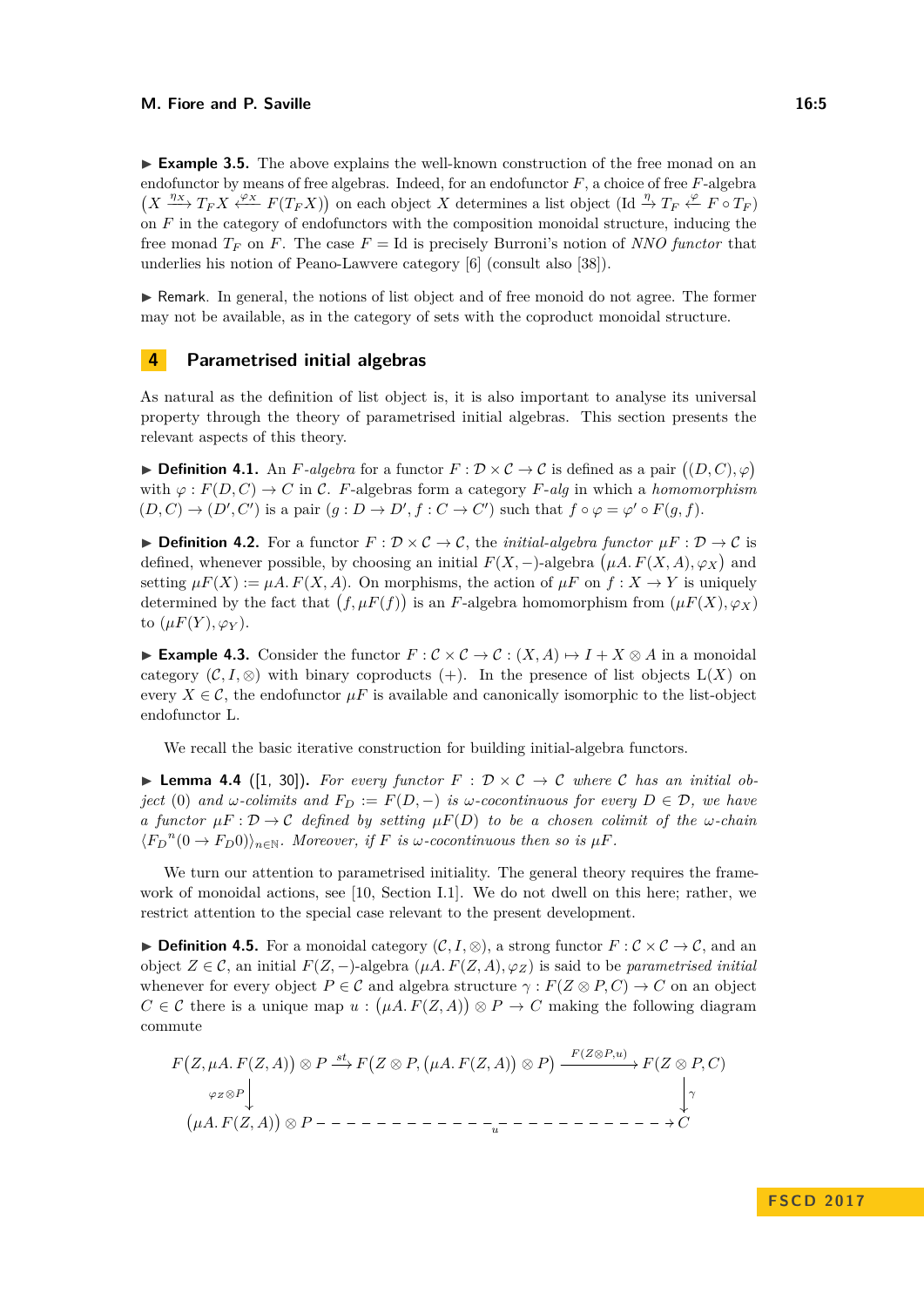#### **16:6 List Objects with Algebraic Structure**

**Exercise** Remark. As is well-known, for a left-closed monoidal category (*i.e.*, one in which  $(-) \otimes P$ has a right adjoint for all objects *P*), the notions of initiality and of parametrised initiality coincide.

<span id="page-5-3"></span>**Example 4.6.** Consider a monoidal category  $(C, I, \otimes)$  with binary coproducts (+) that are preserved by every endofunctor  $(-) \otimes P$  for  $P \in \mathcal{C}$ . For every object  $X \in \mathcal{C}$ , the functor  $F_X: \mathcal{C} \times \mathcal{C} \to \mathcal{C}: (Z, A) \mapsto Z + X \otimes A$  is canonically strong and the notion of parametrised initial  $F(I, -)$ -algebra coincides with that of list object on X.

We now provide a conceptual framework for parametrised iteratively-constructed initial algebras. Our main technical tool is the following *lax-uniformity* property of initial algebra functors. (For uniformity in a related 2-dimensional setting see [\[9,](#page-15-5) Section 7.3.2].)

▶ **Theorem 4.7.** *Consider a diagram of categories, functors, and a natural transformation as on the left below*

<span id="page-5-2"></span>
$$
\mathcal{D} \times \mathcal{C} \xrightarrow{F} \mathcal{C} \nK \times J \xrightarrow{\underline{b}} \xrightarrow{\underline{b}} J \n\mathcal{B} \times \mathcal{A} \xrightarrow{G} \mathcal{A}
$$
\n
$$
\mathcal{D} \xrightarrow{\mu F} \mathcal{C} \nK \xrightarrow{\underline{b}} \xrightarrow{\underline{\mu} \underline{b}} J \n\mathcal{B} \xrightarrow{\underline{\mu} \underline{b}} \mathcal{A}
$$
\n
$$
(2)
$$

*.*

*Assume that the categories* C*,* A *both have an initial object and ω-colimits, and that the functors*  $F(D, -), G(B, -), J$  *are*  $\omega$ -cocontinuous for all  $D \in \mathcal{D}$  and  $B \in \mathcal{B}$ . If *J* also *preserves initial objects, then for all algebras*  $\alpha$  :  $G(KD, A) \rightarrow A$  *there exists a unique map*  $\alpha^*$ : *J*( $\mu F(D)$ )  $\rightarrow$  *A such that* 

*JF*(*D, µF*(*D*)) *J*∼= *hD,µF* (*D*) /*G KD, J*(*µF*(*D*)) *<sup>G</sup>*(*KD,α?* ) /*G*(*KD, A*) *α J*(*µF*(*D*)) *α ?* /*A*

*and we have the situation as on the right in [\(2\)](#page-5-2) above with*

$$
\mu h_D := \big( G(KD, \mu G(KD)) \xrightarrow{\cong} \mu G(KD) \big)^{\star}
$$

The lemma below follows by applying the theorem above to the diagram

$$
\begin{array}{ccc}\n\mathcal{C} \times \mathcal{C} & \xrightarrow{F} & \mathcal{C} \\
\downarrow \text{Id} \times (- \otimes P) & \xleftarrow{\text{set}} & \downarrow - \otimes P \\
\mathcal{C} \times \mathcal{C} & \xrightarrow{F(- \otimes P, =)} & \mathcal{C}\n\end{array}
$$

for each  $P \in \mathcal{C}$ .

<span id="page-5-1"></span>**► Lemma 4.8.** *Let*  $(C, I, \otimes)$  *be a monoidal category with an initial object and*  $\omega$ *-colimits, both preserved by the endofunctor*  $(-) \otimes P$  *for each*  $P \in \mathcal{C}$ *. For an*  $\omega$ -cocontinuous strong *endofunctor*  $(F, st) : \mathcal{C} \times \mathcal{C} \to \mathcal{C}$ *, every initial*  $F(Z, -)$ *-algebra for*  $Z \in \mathcal{C}$  *is parametrised initial.*

From this lemma and Example [4.6,](#page-5-3) we attain conditions for (not necessarily left-closed) monoidal categories under which list objects arise as iteratively-constructed initial algebras.

<span id="page-5-0"></span>**► Corollary 4.9.** *Let*  $(C, I, \otimes)$  *be a monoidal category with finite coproducts*  $(0, +)$  *and*  $\omega$ *-colimits, both preserved by the endofunctor*  $(-) \otimes P$  *for all*  $P \in \mathcal{C}$ *. For*  $X \in \mathcal{C}$ *, if the endofunctor*  $X \otimes (-)$  *is*  $\omega$ *-cocontinuous, then the initial*  $(I + X \otimes -)$ *-algebra gives a list-object structure on X.*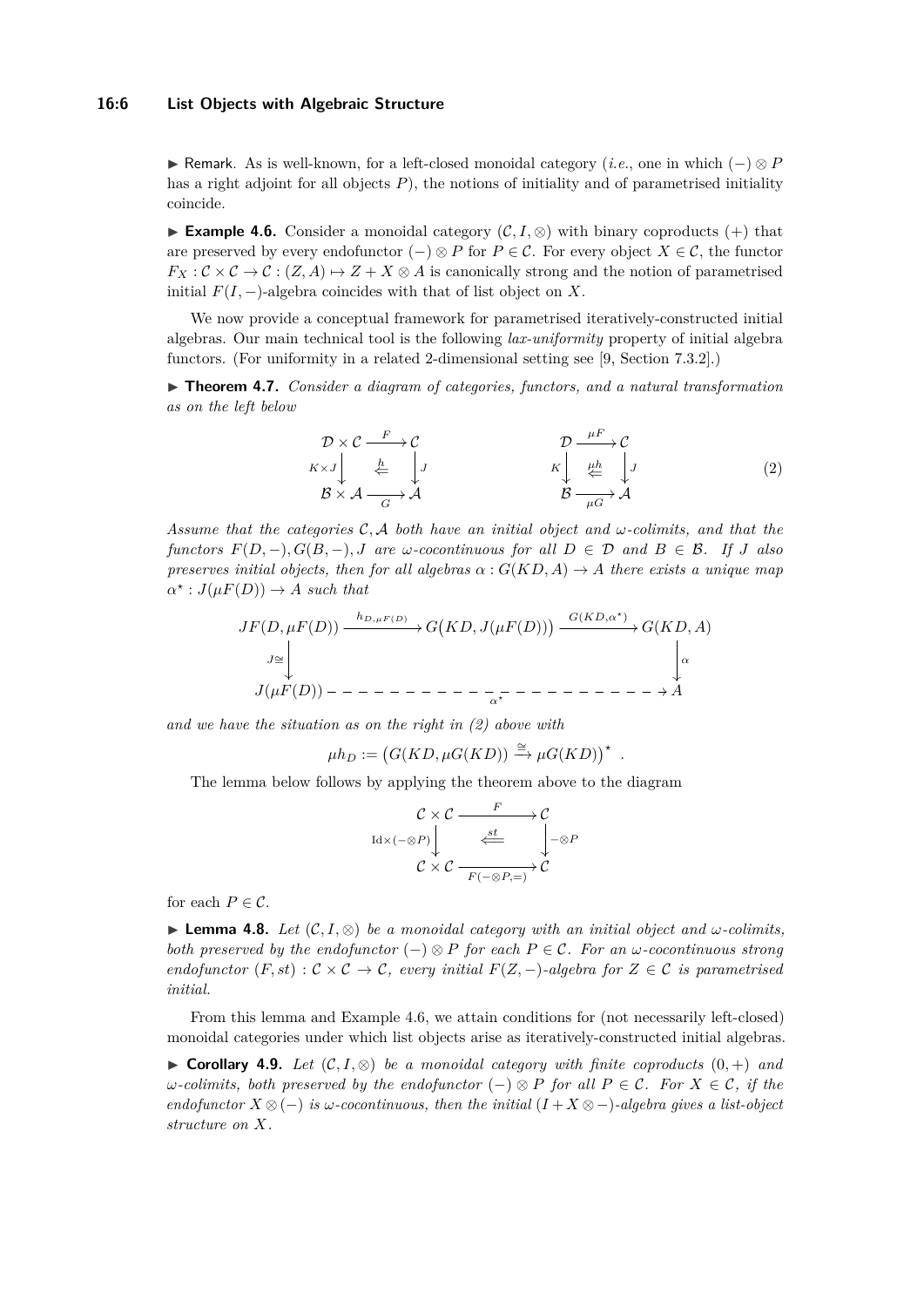# <span id="page-6-1"></span>**5 List objects and monoids with algebraic structure**

We have observed that list objects provide free monoids (Lemma [3.4\)](#page-0-0). In this section, we generalise this fact to encompass notions of list object and monoid that are equipped with algebraic structure.

**List objects with algebraic structure.** We equip list objects with a monadic algebra structure. Crucially, we use this algebraic structure to refine their defining universal property. This is the key concept of the paper.

- <span id="page-6-0"></span>**► Definition 5.1.** Let  $(T, st)$  be a strong monad on a monoidal category  $(I, \otimes)$ .
- **1.** A *T-list algebra* on an object *X* consists of an object *A* together with a list algebra  $(I \to A \leftarrow X \otimes A)$  and a *T*-algebra structure  $TA \to A$ .
- **2.** A *T-list object* on an object *X* is a parametrised initial *T*-list algebra. Explicitly, it is a *T*-list algebra as on the left below

$$
T(M(X))
$$
  
\n
$$
\downarrow_{\tau}
$$
  
\n
$$
I \xrightarrow[n \text{min}]{T(A)}
$$
  
\n
$$
I \xrightarrow[n \text{min}]{T(A)}
$$
  
\n
$$
I \xrightarrow[n \text{min}]{T(A)}
$$
  
\n
$$
X \otimes M(X)
$$
  
\n
$$
P \xrightarrow[n \to]{} A \xleftarrow[c]{T(A)}
$$
  
\n
$$
X \otimes A
$$

such that for every parametrised *T*-list algebra as on the right above there exists a unique mediating map it $(n, c, \alpha) : M(X) \otimes P \to A$  such that

$$
I \otimes P \to M(X) \otimes P \leftarrow X \otimes M(X) \otimes P \qquad T(M(X)) \otimes P \to T(M(X) \otimes P) \to TA
$$
  
\n
$$
\cong \downarrow \qquad \qquad \downarrow i^{t(n,c,\alpha)} \qquad \qquad \downarrow X \otimes it(n,c,\alpha) \qquad \qquad \downarrow \infty
$$
  
\n
$$
P \longrightarrow A \leftarrow c \qquad X \otimes A \qquad M(X) \otimes P \longrightarrow T(M(X) \otimes P) \to TA
$$
  
\n
$$
\downarrow \qquad M(X) \otimes P \longrightarrow T(M(X) \otimes P) \to TA
$$

Thus, definitions by pure iteration in this setting are required to be left algebra homomorphisms  $(\text{recall } (1)).$  $(\text{recall } (1)).$  $(\text{recall } (1)).$ 

**Monoids with algebraic structure.** Generalising from [\[15\]](#page-15-6), we define the notion of monoid equipped with compatible monadic algebraic structure. This has also recently been considered by Piróg [\[39\]](#page-16-7) under the terminology of Eilenberg-Moore monoid.

<span id="page-6-2"></span>**► Definition 5.2.** Let  $(T, st)$  be a strong monad on a monoidal category  $(C, I, \otimes)$ . A *T-monoid* is an object *C* equipped with a monoid structure (*I*  $\stackrel{e}{\to} C \stackrel{m}{\leftarrow} C \otimes C$ ) and a *T*-algebra structure  $(c:TC\to C)$  compatible in the sense that the monoid multiplication is a left homomorphism; that is, the following diagram commutes:



*Homomorphisms* of *T*-monoids are morphisms of the underlying objects that are both monoid and *T*-algebra homomorphisms. We write  $T$ - $Mon(\mathcal{C})$  for the category of *T*-monoids and their homomorphisms.

**F** Remark. The construction  $T-Mon(\mathcal{C})$  generalises both the category of algebras for a monad *T*-*Alg* and the category of monoids  $Mon(\mathcal{C})$ . The former is available for any category  $\mathcal{C}$  with finite coproducts by taking these as the monoidal structure; the latter arises by restricting attention to identity monads.

The notion of *T*-monoid is essentially an extension of the notion of *F*-monoid for a strong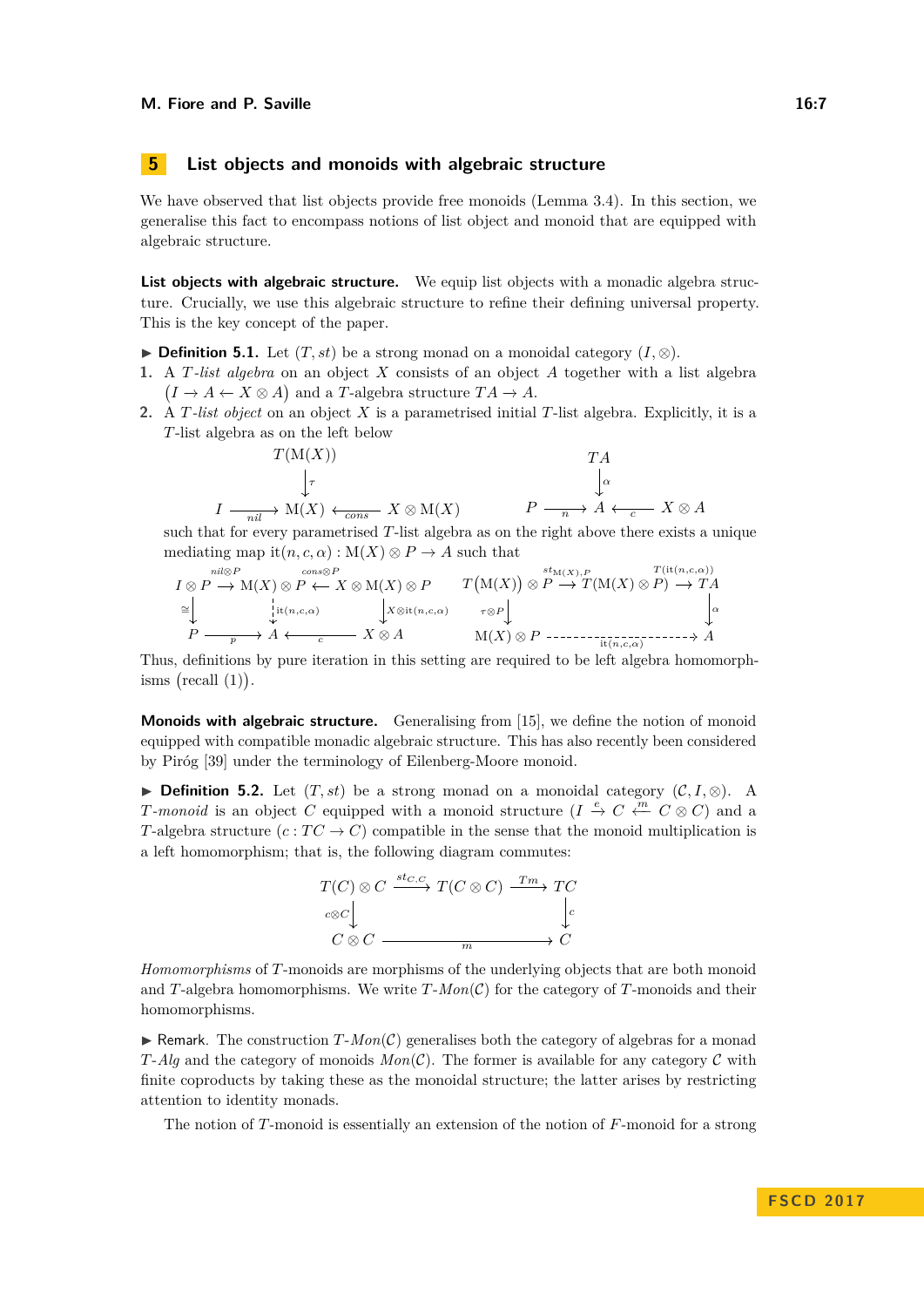#### **16:8 List Objects with Algebraic Structure**

endofunctor  $F$  on a monoidal category  $\mathcal{C}$ , introduced in [\[15,](#page-15-6) Section 4], to incorporate further algebraic structure. The original notion is typically subsumed by the notion of  $T_F$ -monoid for  $T_F$  the monad on C induced by a left adjoint to the forgetful functor  $F$ - $alq \rightarrow C$ . Indeed, consider the following proposition.

<span id="page-7-4"></span>**► Proposition 5.3.** Let  $(C, I, \otimes)$  be a monoidal category and F a strong endofunctor on it.

- **1.** If the forgetful functor  $F$ -alg  $\rightarrow$  C has a left adjoint then it is monadic.
- <span id="page-7-1"></span>**2.** *If* ⊗ *is left-closed and the forgetful functor F-alg* → C *has a left adjoint then the induced monad T<sup>F</sup> is canonically strong.*
- <span id="page-7-2"></span>**3.** *Assuming that* C *has finite coproducts and ω-colimits that are preserved by* (−) ⊗ *P for all*  $P \in \mathcal{C}$ , if *F* is  $\omega$ -cocontinuous then the forgetful functor  $F$ -alg  $\rightarrow \mathcal{C}$  has a left adjoint *and the induced monad T<sup>F</sup> is canonically strong.*
- **4.** In either of the situations [\(2\)](#page-7-1) and [\(3\)](#page-7-2) above, the notions of  $T_F$ -monoid and of  $F$ -monoid *coincide.*

Wolff [\[48\]](#page-17-1) noticed that, for *T* a strong monad on a monoidal category  $(I, \otimes)$ , *TI* is a monoid. The notion of *T*-monoid allows us to sharpen this result.

**► Lemma 5.4.** For every strong monad  $(T, st, \eta, \mu)$  on a monoidal category  $(C, I, \otimes)$ , the *free*  $T$ -algebra  $(TI, \mu_I)$  equipped with unit  $\eta_I : I \to TI$  and multiplication

 $(TI) \otimes (TI) \xrightarrow{st_{I,TI}} T(I \otimes TI) \cong T(TI) \xrightarrow{\mu_I} TI$ 

*is a T-monoid. In fact, it is initial in*  $T$ *-Mon*( $C$ ).

The original example in which the lemma above was applied essentially considered the monad freely generated by a binding-signature endofunctor. In that context, the initiality property yields initial-algebra semantics for abstract syntax with variable binding and substitution. See [\[15,](#page-15-6) [10\]](#page-15-1) for details.

For further examples of *T*-monoids consider the following.

<span id="page-7-5"></span>**► Proposition 5.5.** For every monoid M in a monoidal category  $(C, I, \otimes)$ , we have a strong *monad*  $M^{\otimes}$  (with underlying endofunctor  $M \otimes (-)$ ) for which  $M^{\otimes}$ -Alg is the category of left *M*-actions, and  $M^{\otimes}$ -Mon $(C)$  is isomorphic to the slice category  $M/Mon(C)$ .

*T***-list objects induce free** *T***-monoids.** For a strong *ω*-cocontinuous monad *T* on a finitely and *ω*-chain cocomplete monoidal category  $(I, \otimes)$  in which  $\otimes$  is *ω*-cocontinuous, free *T*-monoids can be shown to exist (for instance, by applying the theory of [\[13\]](#page-15-7)). However, no explicit description for this construction is available. The main purpose of this section is to establish one under practical hypotheses.

First we observe that the situation for list objects generalises in the expected way (compare Lemma [3.4\)](#page-0-0).

- <span id="page-7-0"></span> $\blacktriangleright$  **Lemma 5.6.** Let T be a strong monad on a monoidal category C.
- <span id="page-7-3"></span>**1.** *T-list objects induce free T-monoids.*
- **2.** If C has T-list objects then the forgetful functor  $T$ -Mon $(C) \rightarrow C$  is monadic inducing a *free*  $T$ *-monoid (or*  $T$ *-list) monad*  $M_T$ *.*
- **3.** *When the monoidal structrure is cartesian closed, the monad* M*<sup>T</sup> is strong.*

The proof that list objects induce free monoids relies on parametrised initiality to define the multiplication map by iteration and on the uniqueness property of mediating maps to show that the monoid laws and universal property hold. The proof of Lemma [5.6\(](#page-7-0)[1\)](#page-7-3) follows the same approach, except one needs to check the relevant maps are left homomorphisms.

In the light of the lemma, the problem of constructing free *T*-monoids can be reduced to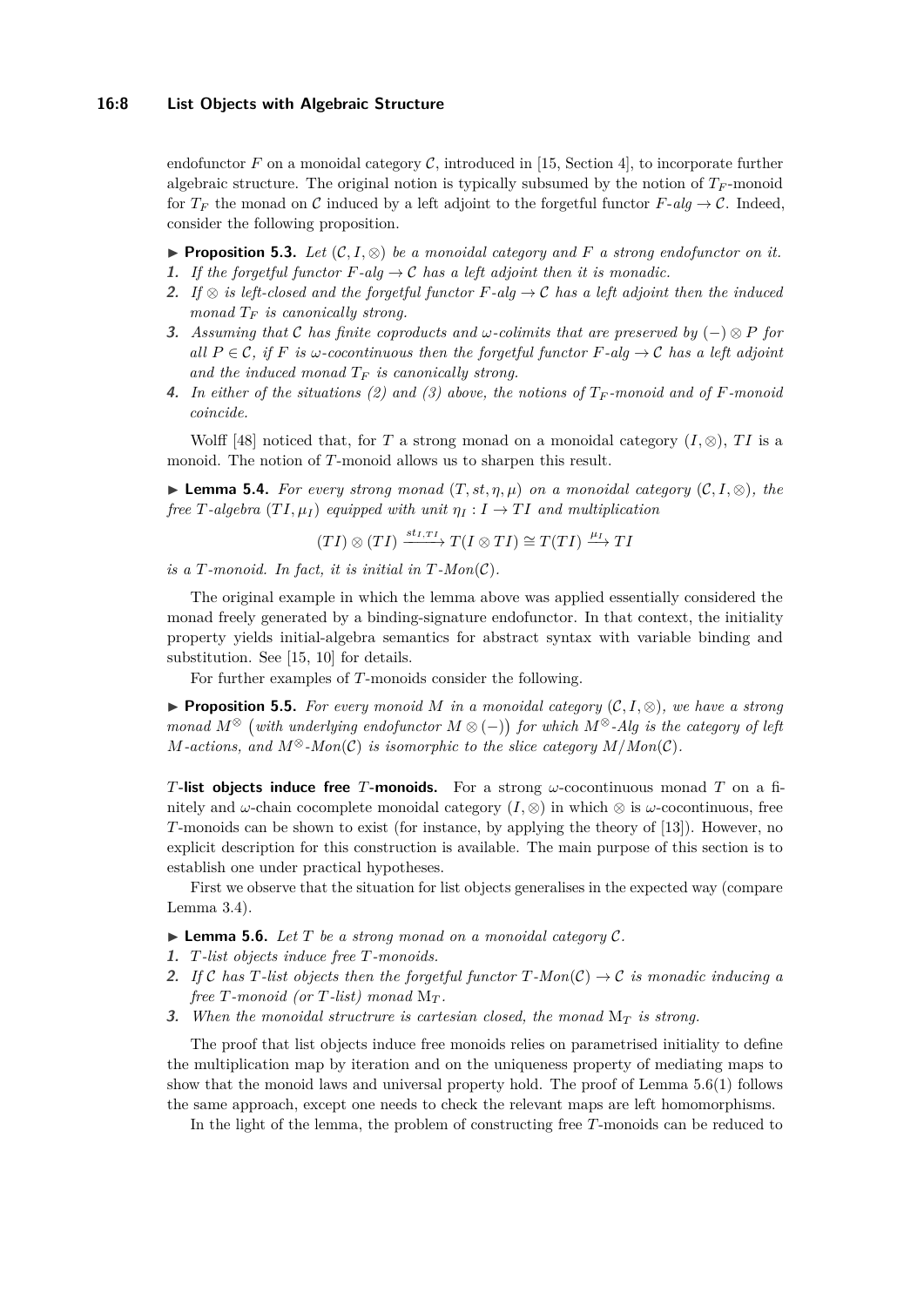#### **M. Fiore and P. Saville 16:9 16:9**

$$
F(P, C) := T(P + X \otimes C) ,
$$

consider a parameterised initial  $F(I, -)$ -algebra

 $MX := \mu A \cdot T(I + X \otimes A)$ ,

and proceed to equip it with a *T*-list object structure on *X*. We construct the list algebra  $(I \xrightarrow{nil} MX \xleftarrow{cons} X \otimes MX)$  as

$$
\mathit{nil} := \left( I \xrightarrow{\operatorname{inl}} I + X \otimes \operatorname{M}\nolimits X \xrightarrow{\eta} T(I + X \otimes \operatorname{M}\nolimits X) \xrightarrow{\varphi} \operatorname{M}\nolimits X \right)
$$

and

$$
cons := (X \otimes \mathbf{M}X \xrightarrow{\text{inv}} I + X \otimes \mathbf{M}X \xrightarrow{\eta} T(I + X \otimes \mathbf{M}X) \xrightarrow{\varphi} \mathbf{M}X)
$$

where  $\varphi: T(I + X \otimes \mathbf{M}X) \xrightarrow{\cong} \mathbf{M}X$  is the structure map for MX. This has a *T*-algebra structure, given by

$$
\widetilde{\mu} := (T(MX) \xrightarrow{\frac{T\varphi^{-1}}{\cong}} TT(I + X \otimes MX) \xrightarrow{\mu} T(I + X \otimes MX) \xrightarrow{\varphi} MX).
$$

<span id="page-8-0"></span>**► Lemma 5.7.** *For a strong monad*  $(T, st)$  *on a monoidal category*  $(I, \otimes)$  *with binary coproducts* (+) *preserved by the endofunctor* ( $-\alpha$ )  $\otimes$  *P for every object P, the structure* 

<span id="page-8-2"></span>
$$
T(MX)
$$
  
\n
$$
\downarrow \widetilde{\mu}
$$
  
\n
$$
I \xrightarrow[nil]{}
$$
  
\n
$$
MX \xleftarrow[cons]{}
$$
  
\n
$$
X \otimes MX
$$
  
\n(3)

*is a T-list object.*

In particular, the mediating map it $(n, c, \alpha) : (MX) \otimes P \rightarrow A$  to a parametrised *T*-list algebra  $(P \stackrel{n}{\to} A \stackrel{c}{\leftarrow} X \otimes A, TA \stackrel{\alpha}{\to} A)$  arises by parametrised initiality (recall Definition [4.5\)](#page-4-2) as follows

$$
T(I + X \otimes \mathbf{M}X) \otimes P \xrightarrow{T(\delta^+) \circ st} T(I \otimes P + X \otimes (\mathbf{M}X) \otimes P) \xrightarrow{T(I \otimes P + X \otimes \text{it}(n, c, \alpha))} T(I \otimes P + X \otimes A)
$$
\n
$$
\downarrow^{T[n \circ \cong, c]} \qquad T\mathbf{A}
$$
\n
$$
(\mathbf{M}X) \otimes P - \cdots - \cdots - \cdots - \cdots - \cdots - \cdots - \cdots - \cdots - \cdots \rightarrow A
$$

where  $\delta^+$  denotes the inverse of the canonical map  $(- \otimes P) + (= \otimes P) \rightarrow (-+ =) \otimes P$ . We thus have the following result.

<span id="page-8-1"></span>**► Theorem 5.8.** Let  $T$  be a strong monad on a monoidal category  $(C, I, \otimes)$  with binary *coproducts* (+)*. If*

- **1.** *for every*  $P \in \mathcal{C}$ *, the endofunctor*  $(−) ⊗ P$  *preserves binary coproducts, and*
- 2. *every functor*  $F_X(-, =) := T(- + X \otimes =)$  *for*  $X \in \mathcal{C}$  *has a parametrised initial*  $F_X(I, -)$ *algebra*

*then*  $\mathcal C$  *has*  $T$ *-list objects as in [\(3\)](#page-8-2) above and, thereby, the free*  $T$ *-monoid monad*  $M_T$ *.* 

**► Remark.** We have that  $\mu A$ .  $T(I + X ⊗ A) \cong T(\mu A$ .  $(I + X ⊗ TA)$  by the Rolling Rule [\[3,](#page-15-8) Theorem 4], which gives the description of free *T*-monoids of Piróg [\[39\]](#page-16-7).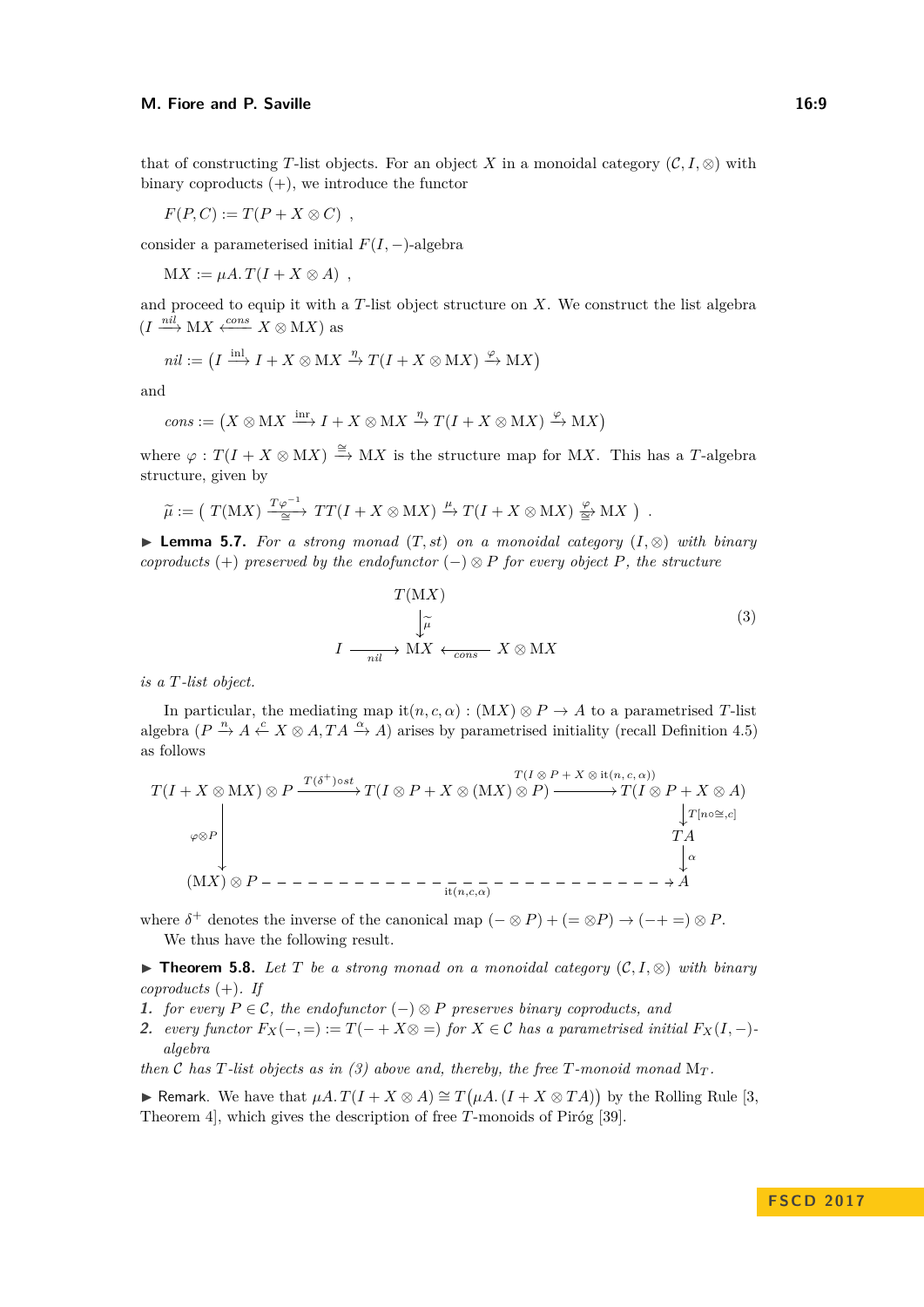► **Example 5.9.** 1. The free Id-monoid monad is the list monad.

<span id="page-9-4"></span>**2.** One may apply Theorem [5.8](#page-8-1) in the situation of Proposition [5.3](#page-7-4) to describe the free *F*-monoid for a strong endofunctor *F*. This is given by

 $\mu A. T_F(I + X \otimes A) = \mu A. \mu B. I + X \otimes A + F(B)$ 

or, by the Diagonal Rule [\[3,](#page-15-8) Theorem 16], equivalently by

 $M_{T_F}(X) := \mu C \cdot I + X \otimes C + F(C)$ .

Thus, we recover a slightly restricted version of a corresponding result for endofunctors with *pointed strength* of Fiore [\[10,](#page-15-1) Theorems 2 and 3] (see also Section [7.3](#page-14-1) below). In the context of the motivating application of [\[10\]](#page-15-1), this yields initial-algebra semantics for abstract syntax with variable binding and parameterised metavariables, with their associated operations of capture-avoiding substitution and of meta-substitution. See [\[17,](#page-15-9) [10\]](#page-15-1) for details.

For our applications, we are interested in using Theorem [5.8](#page-8-1) in two distinct concrete scenarios, encapsulated in the corollaries below.

<span id="page-9-0"></span>**► Corollary 5.10.** *Let*  $T$  *be a strong monad on a left-closed monoidal category*  $(C, I, \otimes)$  *with binary coproducts* (+). If every endofunctor  $T(I + X \otimes -)$  for  $X \in \mathcal{C}$  has an initial algebra *then*  $\mathcal{C}$  *has*  $T$ *-list objects and, thereby, the free*  $T$ *-monoid monad*  $M_T$ *.* 

<span id="page-9-1"></span>**► Corollary 5.11.** Let T be a strong monad on a monoidal category  $(C, I, \otimes)$  with finite *coproducts*  $(0,+)$  *and*  $\omega$ *-colimits. If* 

**1.** *for every*  $P \in \mathcal{C}$ *, the endofunctor*  $(−) ⊗ P$  *preserves finite coproducts, and* 

**2.** *the functors* ⊗ *and T are ω-cocontinuous*

*then*  $C$  *has*  $T$ *-list objects and, thereby, the free*  $T$ *-monoid monad*  $M_T$ *.* 

**Example 5.12.** In view of Proposition [5.5](#page-7-5) and Corollary [5.10,](#page-9-0) for every monoid  $M$  in a left-closed monoidal category  $(C, I, \otimes)$  with binary coproducts  $(+)$  the free *M*-pointed object in  $Mon(\mathcal{C})$  on an object  $X \in \mathcal{C}$  is given by  $\mu A. M \otimes (I + X \otimes A)$ .

# <span id="page-9-2"></span>**6 Strong algebraic structure**

Our discussion so far has considered algebraic structure abstractly as encapsulated by the notion of monad. Our main interest is in monads that are strong, and this section examines these as they arise from algebraic theories. Our aim here is not to treat these in full generality (as *e.g.* in the enriched setting [\[41\]](#page-16-13)) but to focus attention on two traditionally important contexts: cartesian and monoidal. By way of introduction, Section [6.1](#page-9-3) recalls the setting of (cartesian) algebraic theories as studied in universal algebra [\[28,](#page-16-14) [8,](#page-15-10) [40\]](#page-16-15). Then, in Section [6.2,](#page-10-0) we develop the operadic [\[5,](#page-15-11) [36\]](#page-16-16) or linear [\[27\]](#page-16-17) setting. Our analysis unveils the notion of nsr (or near semiring) category (Definition [6.2\)](#page-11-0), a categorification of the algebraic structure of near semiring [\[47\]](#page-17-2), as the basic categorical framework in which to consider monoidal (or linear) algebraic models.

## <span id="page-9-3"></span>**6.1 Algebraic theories**

A *Lawvere theory* [\[28\]](#page-16-14) is seen in universal algebra as an *abstract clone* of operations (see *e.g.* [\[8,](#page-15-10) [40\]](#page-16-15)). This is a family of sets  $O = \{O_n\}_{n \in \mathbb{N}}$  together with *variables*  $x_i^{(n)} \in O_n$   $(1 \le i \le n \in \mathbb{N})$ and *substitution* operations  $s_{m,n}$ :  $O_m \times O_n$ <sup>*m*</sup>  $\rightarrow O_n$  (*m, n*  $\in$  N) subject to identity and associativity laws. A map  $f: O \to O'$  of abstract clones is a family of functions  $f_n: O_n \to O'_n$  ( $n \in \mathbb{N}$ ) preserving variables and commuting with substitution.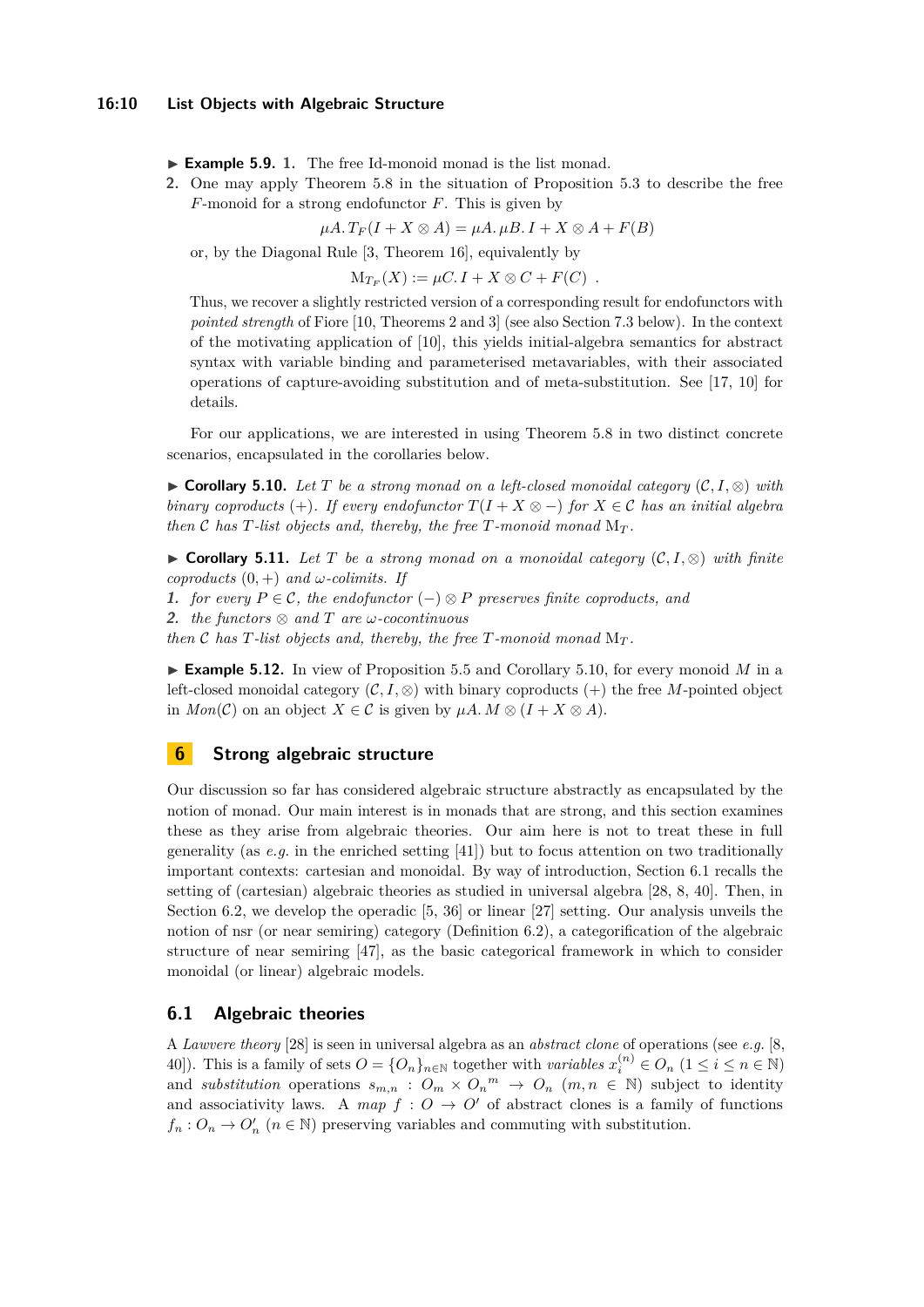#### **M. Fiore and P. Saville 16:11**

A main example of an abstract clone is the *concrete clone* of operations (or clone of endomorphisms) on an object in a cartesian category  $\mathcal{C}$ . For an object  $X \in \mathcal{C}$  this is defined as  $E(X) = \{ \mathcal{C}(X^n, X) \}_{n \in \mathbb{N}}$  with variables given by projections and substitution by composition. An *O-algebra* (or model) of an abstract clone *O* is an object *X* together with a structure map  $O \to E(X)$  of abstract clones. An algebra *homomorphism*  $h : (X, x) \to (Y, y)$  is a map  $h: X \to Y$  such that  $h \circ x_o = y_o \circ h^n : X^n \to Y$  for all  $n \in \mathbb{N}$  and  $o \in O_n$ . We write *O-Alg* for the corresponding category. If C is cocomplete and the product  $(\times)$  is separately cocontinuous in each argument, the forgetful functor  $O$ - $Alg \to C$  is monadic and the induced monad  $T_O$  is given on an object  $X \in \mathcal{C}$  by the coequaliser

$$
\coprod_{m,n\in\mathbb{N}}\coprod_{\rho\in\mathbb{F}([m],[n])}O_m\cdot X^n\xrightarrow{\frac{[\iota_m\circ(O_m\cdot X^{\rho})]_{\rho:[m]\to[n]}}\coprod_{\ell\in\mathbb{F}}O_{\ell}\cdot X^{\ell}\longrightarrow T_O(X)
$$

where we write  $\cdot$  for the functor  $\textbf{Set} \times \mathcal{C} \to \mathcal{C} : (I, C) \mapsto \coprod_{i \in I} C$ , and where we let  $\mathbb{F}$ denote the category of finite cardinals  $[n] := \{1, \ldots, n\}$   $(n \in \mathbb{N})$  and functions between them and set  $O_\rho := s_{m,n}\big(\text{--}, (x_{\rho 1}^{(n)}, \ldots, x_{\rho m}^{(n)})\big)$  :  $O_m \to O_n$  for all  $\rho \in \mathbb{F}([m], [n])$ . Intuitively, thus, the coequaliser identifies  $\iota_o(-\rho_1,\ldots,-\rho_m)$  and  $\iota_{O_\rho(o)}(-1,\ldots,-n)$  for all  $m, n \in \mathbb{N}$ ,  $\rho \in \mathbb{F}([m], [n]),$  and  $o \in O_m$ .

Important to our concerns here, when  $\mathcal C$  is furthermore monoidal and the tensor product (⊗) is left cocontinuous, the free monad  $T_Q$  is canonically strong, with strength components given by the unique map making the following diagram commute

$$
\begin{array}{c}\n\coprod_{\ell \in \mathbb{F}} O_{\ell} \cdot (X^{\ell} \otimes P) \longrightarrow T_{O}(X) \otimes P \\
\coprod_{\ell \in \mathbb{F}} O_{\ell} \cdot (\pi_1 \otimes P, \dots, \pi_{\ell} \otimes P) \downarrow \qquad \qquad \downarrow \\
\coprod_{\ell \in \mathbb{F}} O_{\ell} \cdot (X \otimes P)^{\ell} \longrightarrow T_{O}(X \otimes P)\n\end{array}
$$

We can therefore consider  $T<sub>O</sub>$ -monoids. At any rate, one can also give an equivalent direct definition for abstract clones (or for their equational presentations).

▶ **Definition 6.1.** An *O*-monoid, for an abstract clone *O* in a monoidal category with finite products, is an object *C* equipped with a monoid structure  $(I \stackrel{e}{\to} C \stackrel{m}{\leftarrow} C \otimes C)$  and an *O*-algebra structure  $\gamma: O \to E(C)$  compatible in the sense that the monoid multiplication is a left algebra homomorphism; that is, the diagram



commutes for all  $n \in \mathbb{N}$  and  $o \in O_n$ .

In the next section we shall see that this construction falls within a more general framework.

## <span id="page-10-0"></span>**6.2 Linear algebraic theories**

Operads are a well-established formalism for investigating monoidal or linear algebraic structure, see *e.g.* [\[34\]](#page-16-18). In their basic form, they come in two guises: plain and symmetric. Here, for simplicity, we limit the discussion to the plain case; the development can be suitably adapted to the symmetric case. A *plain operad* is a family of sets  $O = \{O_n\}_{n \in \mathbb{N}}$  together with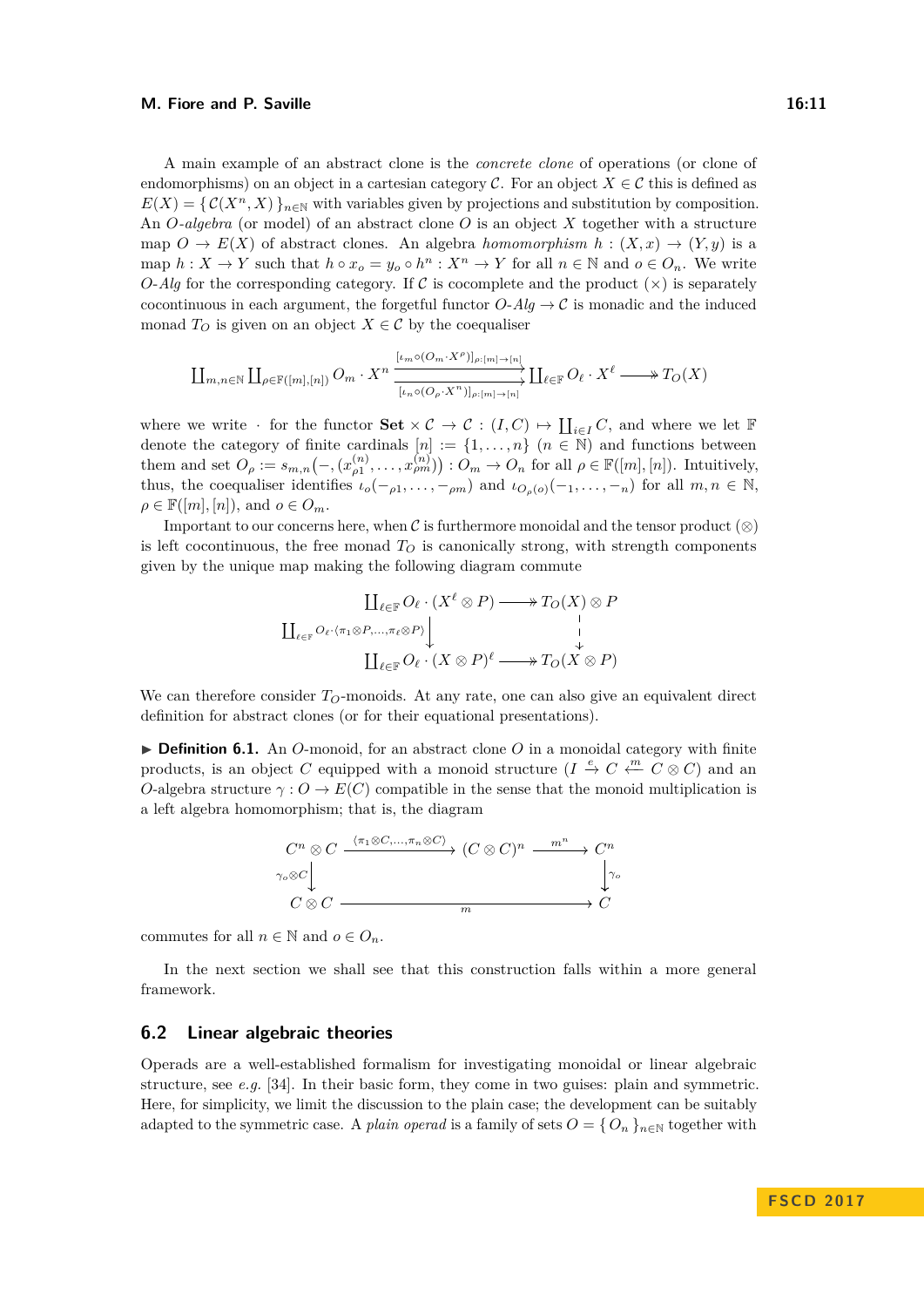#### **16:12 List Objects with Algebraic Structure**

a variable  $x \in O_1$  and linear substitution operations  $s_{\ell}^{(n_1,...,n_{\ell})}$  :  $O_{\ell} \times \prod_{i \in [\ell]} O_{n_i} \to O_{\Sigma_{i \in [\ell]} n_i}$  $(\ell, n_1, \ldots, n_\ell \in \mathbb{N})$  subject to identity and associative laws. A map  $f : O \to O'$  of plain operads is a family of functions  $f_n: O_n \to O'_n$   $(n \in \mathbb{N})$  preserving the variable and commuting with substitution. (See *e.g.* [\[31,](#page-16-19) Chapter 2]).

A main example of a plain operad is the *endomorphism operad* on an object in a monoidal category. For an object X in a monoidal category  $(C, J, *)$  this is defined as  $E(X) = \{ \mathcal{C}(X^{*n}, X) \}_{n \in \mathbb{N}}$  with variable given by the identity and substitution by multicomposition. The category of algebras for an operad *O* is defined analogously to that for abstract clones, and equally denoted *O*-*Alg*. Without going into details, the theory of [\[13\]](#page-15-7) may be applied to show that when C is cocomplete and ∗ is *ω*-cocontinuous, the forgetful functor  $O$ - $Alg \to C$  is monadic. We are interested in establishing a framework in which the induced free *O*-algebra monads are strong. This is provided by the following notion.

<span id="page-11-0"></span>▶ **Definition 6.2.** An *nsr-category* is a category equipped with two monoidal structures,  $(I, \otimes)$  and  $(J, \ast, \lambda, \rho, \alpha)$ , together with a *distributive structure* of the former over the latter specified by ⊗-strengths for *J* and ∗

$$
\delta_P^{(0)}: J \otimes P \to J \; , \quad \delta_{A,B,P}^{(2)}: (A*B) \otimes P \to (A \otimes P) * (B \otimes P)
$$

such that  $\lambda$ ,  $\rho$ ,  $\alpha$  are  $\otimes$ -strong.

 $\triangleright$  Remark. As in [\[42\]](#page-16-20), the above terminology is motivated by the algebraic structure known as a *near semiring* [\[47\]](#page-17-2), consisting of two monoid structures on the same carrier that are subject to one-sided annihilation and distributivity laws of one structure over the other.

**Example 6.3.** 1. For a monoidal category  $(C, I, \otimes)$  with finite coproducts  $(0, +)$ , the opposite category  $\mathcal{C}^{\mathrm{op}}$  has a canonical distributive structure

 $0 \otimes P \leftarrow 0$ ,  $(A + B) \otimes P \leftarrow (A \otimes P) + (B \otimes P)$ 

of ⊗ over +. Hence, whenever the above maps are invertible, we also have a distributive structure of ⊗ over  $+$  in  $\mathcal{C}$ .

- <span id="page-11-2"></span>**2.** Cartesian monoidal categories have a distributive structure of the monoidal structure over the cartesian structure. This was implicitly used in the previous section.
- <span id="page-11-1"></span>**3.** The category of endofunctors of a monoidal category has a distributive structure of the composition monoidal structure over the pointwise monoidal structure.
- **4.** Joyal's category of combinatorial species of structures [\[20\]](#page-15-12) forms an nsr-category with the substitution and multiplication monoidal structures. This was implicitly used in [\[11\]](#page-15-13).

The natural ambient universe for monoids with linear algebraic structure (either given by an operad or their equational presentations) is that of nsr-categories.

**► Definition 6.4.** An *O*-monoid, for an operad *O* in an nsr-category  $(I, \otimes, J, *, \delta)$ , is an object *C* equipped with a ⊗-monoid structure  $(I \stackrel{e}{\to} C \stackrel{m}{\leftarrow} C \otimes C)$  and an *O*-algebra ∗-structure  $\gamma$  :  $O \to E(C)$ , compatible in the sense that the monoid multiplication is a left algebra homomorphism; that is, the diagram

$$
C^{*n} \otimes C \xrightarrow{\delta^{(n)}} (C \otimes C)^{*n} \xrightarrow{m^{*n}} C^{*n}
$$
  

$$
\uparrow
$$
  

$$
C \otimes C \xrightarrow{m} C
$$

commutes for all  $n \in \mathbb{N}$  and  $o \in O_n$ , where  $\delta_{C_1,...,C_n,P}^{(n)}$  stands for the iterated strength  $(C_1 * \cdots * C_n) \otimes P \to (C_1 \otimes P) * \cdots * (C_n \otimes P).$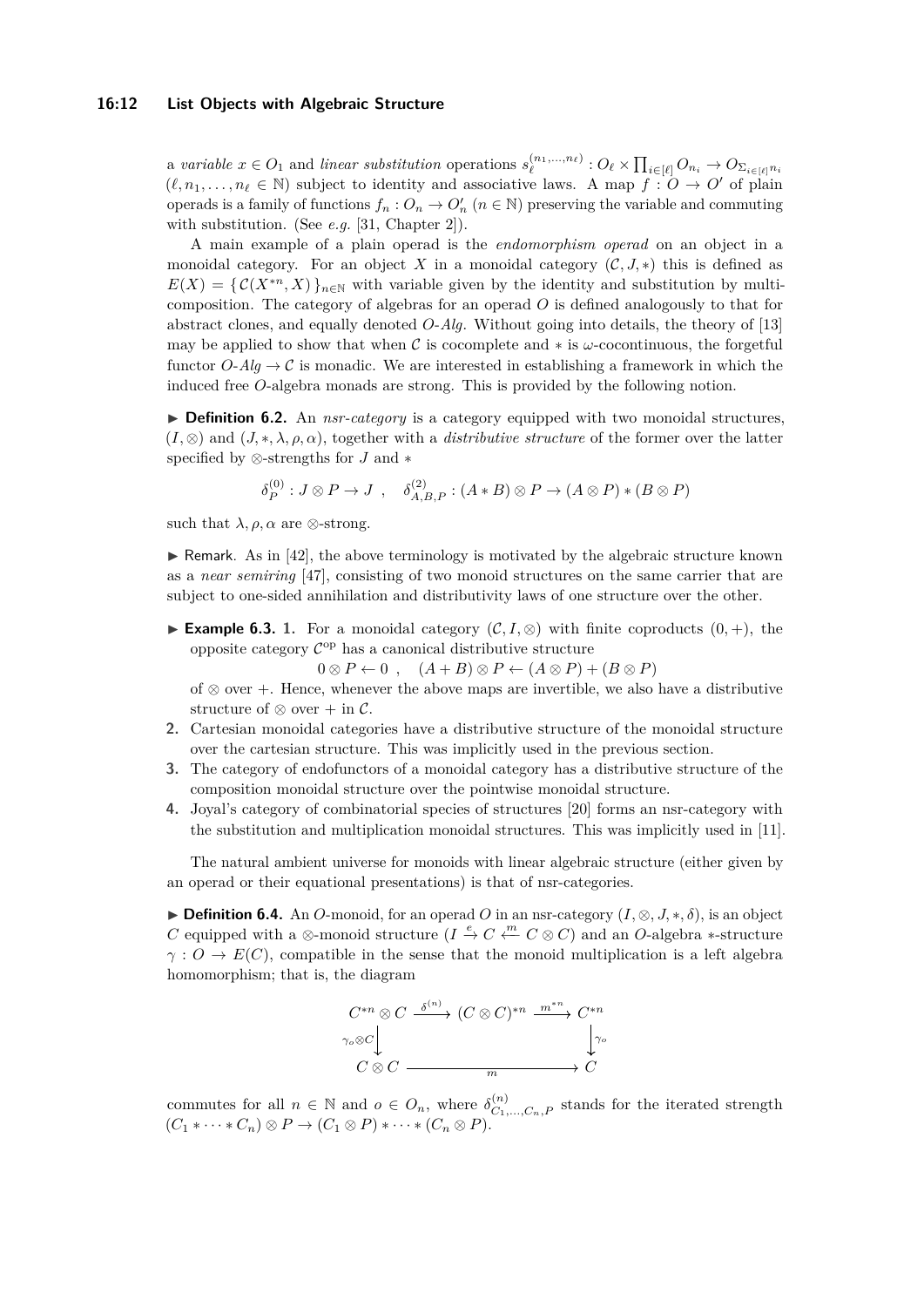<span id="page-12-4"></span>► Remark 6.5. In well-behaved settings, one may typically rephrase *O*-monoids in terms of *T*-monoids. Specifically, in a cocomplete nsr-category (C*,* ⊗*,* ∗) with ⊗ left-cocontinuous and ∗ *ω*-cocontinuous, the forgetful functor *O*-*Alg* → C is monadic and the induced free *O*-algebra monad *T<sup>O</sup>* is ⊗-strong. Furthermore, the notions of *TO*-monoid and of *O*-monoid coincide. For instance, this is the case in the example featured in [\[11,](#page-15-13) Example 5.13(3)].

We conclude the section by discussing an important concrete example.

- <span id="page-12-1"></span>**► Lemma 6.6.** *Let*  $(C, \otimes, *)$  *be an nsr-category.*
- **1.** *Assuming that* C *has* ∗*-list objects and that* ⊗ *is left-closed, the* ∗*-list monad* L<sup>∗</sup> *(arising from Lemma [3.4\)](#page-0-0) is* ⊗*-strong.*
- **2.** *Assuming that* C *has finite coproducts and ω-colimits, that* ⊗ *is left ω-cocontinuous, that* ∗ *is ω-cocontinuous, and that* (−) ∗ *P preserves finite coproducts for all P* ∈ C*, the* ∗*-list monad* L<sup>∗</sup> *(arising from Corollary [4.9](#page-5-0) and Lemma [3.4\)](#page-0-0) is* ⊗*-strong.*

<span id="page-12-3"></span>► Example 6.7. The notion of *O*-monoid for *O* the theory of monoids in an nsr-category  $(C, I, \otimes, J, *, \delta)$  amounts to an object *C* equipped with two monoid structures  $(I \stackrel{1}{\to} C \stackrel{\times}{\leftarrow} C \otimes C)$ and  $(J \stackrel{0}{\rightarrow} C \stackrel{+}{\leftarrow} C * C)$  such that

$$
J \otimes C \xrightarrow{\delta_C^{(0)}} J
$$
  
\n
$$
0 \otimes C \downarrow
$$
  
\n
$$
C \otimes C \longrightarrow C
$$
  
\n
$$
\downarrow 0
$$
  
\n
$$
C \otimes C \longrightarrow C
$$
  
\n
$$
C \otimes C
$$
  
\n
$$
C \otimes C \longrightarrow C
$$
  
\n
$$
C \otimes C \longrightarrow C
$$
  
\n
$$
C \otimes C \longrightarrow C
$$
  
\n
$$
C \otimes C \longrightarrow C
$$
  
\n
$$
C \otimes C \longrightarrow C
$$
  
\n
$$
C \otimes C \longrightarrow C
$$
  
\n
$$
C \otimes C \longrightarrow C
$$

These two diagrams respectively express one-sided annihilation and distributivity laws. As such, we refer to these structures as *nsr (or near-semiring) objects*. Nsr-objects in nsr-categories have already been considered by Rivas *et al.* [\[42\]](#page-16-20).

For a ⊗-strong ∗-list monad  $L_*$  (arising, for instance, as in Lemma [6.6\)](#page-12-1),  $L_*$ -monoids are precisely nsr-objects. In the context of Theorem [5.8](#page-8-1) we therefore have that the free nsr-object on an object *X* is given by

$$
Nsr(X) := \mu A. L_*(I + X \otimes A) .
$$

<span id="page-12-2"></span>**► Example 6.8.** For a strong monad *T* on a monoidal category  $(C, I, \otimes)$ , we have a strong monad  $T^{\circ}$  (with underlying endofunctor  $T \circ (-)$ ) on the monoidal category (Endo(C),  $I$ , ⊗) of endofunctors with the pointwise monoidal structure, and  $M_{T^{\circ}}(Id) = M_T$ ; that is, the free *T* ◦ -monoid on the identity is the free *T*-monoid monad. Furthermore, it is an nsr-object in the nsr-category  $(Endo(\mathcal{C}), Id, \circ, I, \otimes)$  (recall Example [6.3](#page-0-0)[\(3\)](#page-11-1)).

## <span id="page-12-0"></span>**7 Applications and related work**

Structures akin to the ones studied in this paper have been considered in a variety of contexts. We have already mentioned the algebraic approach to abstract syntax and variable binding of [\[15,](#page-15-6) [10\]](#page-15-1) (see also [\[18\]](#page-15-14)); we also touch upon this below. Before that, we will discuss applications to programming theory, in semantics and functional programming, and to higher-dimensional algebra, in the opetopic approach [\[4,](#page-15-15) [45\]](#page-17-3). Our work connects these developments and opens up possibilities for interaction between them.

# **7.1 Semantics and programming**

Let us uncover some examples of *T*-list objects in semantics and programming.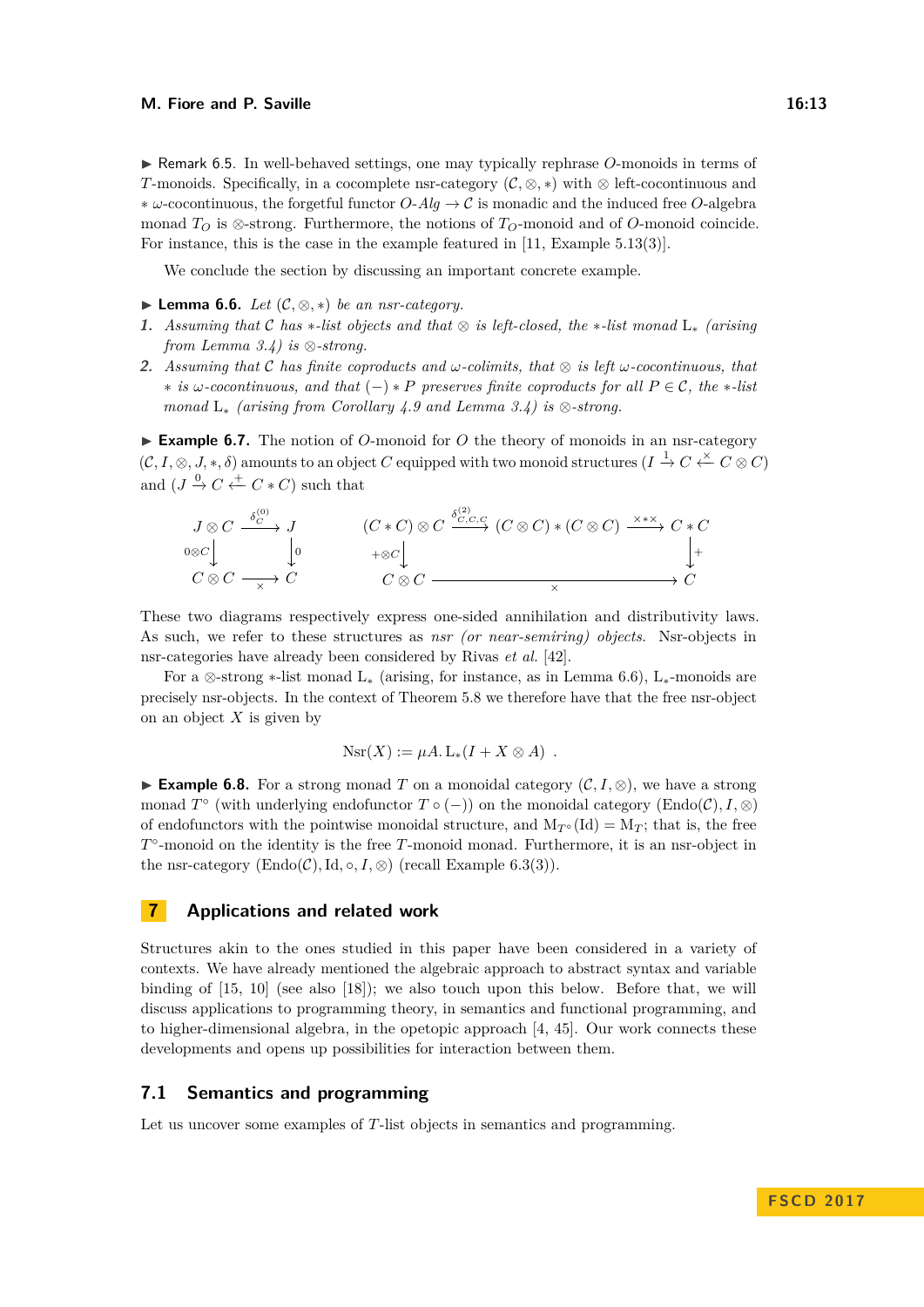#### **16:14 List Objects with Algebraic Structure**

**Natural Numbers Objects.** Following Lawvere [\[29\]](#page-16-3), we refer to the *T*-list object on the unit object as a *T*-NNO. This general notion provides a uniform sense in which the various domains of natural numbers that are needed in denotational semantics are Natural Numbers Objects for suitable algebraic notions of primitive recursion. Indeed, Corollary [5.11](#page-9-1) has the following consequences in the category of cpos and continuous functions: the NNO for the cartesian monoidal structure is the *natural numbers*  $\mu A.1 + A$  and the lifting-NNO for the cartesian monoidal structure is the *lazy natural numbers*  $\mu A$ .  $(1 + A)$ <sub>⊥</sub>. Moreover, the lifting-NNO for the cocartesian monoidal structure is the *strict natural numbers*  $\mu A \cdot A \cdot A$ .

**List transformer.** Corollary [5.10](#page-9-0) gives a universal property for the monadic *list transformer* of Jaskelioff [\[19,](#page-15-16) Example 4.7] (see also [\[16\]](#page-15-17)): it is a *T*-list object construction and the free *T*-monoid monad in the bicartesian closed setting. Indeed, assuming the needed initial algebras exist, the list transformer  $\mathrm{Lt}(T)$  of a strong monad T on a cartesian closed category with binary coproducts is defined as  $\text{Lt}(T) X := \mu A \cdot T(1 + X \times A)$ . This result was first established by Kammar [\[22\]](#page-16-21) using a type-theoretic internal language. It follows from Example [6.8](#page-12-2) that the list transformer produces instances of the Haskell MonadPlus type class also discussed below.

## **7.2 Free monoids with linear algebraic structure in nsr-categories**

The examples of this section arise from the linear algebraic framework of Section [6.2,](#page-10-0) where instances of free *T*-monoids have been considered in functional programming and higherdimensional algebra.

## <span id="page-13-1"></span>**7.2.1 Functional programming**

We consider an nsr-category  $(C, I, \otimes, J, *)$  with left-closed tensor products and binary coproducts, placing ourselves in the setting of Corollary [5.10.](#page-9-0) This is the setting assumed in the context of functional programming, say in Haskell.

For nsr-categories with structure as in Example [6.3\(](#page-0-0)[2\)](#page-11-2) (*i.e.* with  $(J,*) = (1, \times)$ ), Rivas *et al.* [\[42\]](#page-16-20) constructed free nsr-objects as in Example [6.7.](#page-12-3) Specialising this construction to the nsr-category of endofunctors with structure  $(\text{Id}, \circ, 1, \times)$  (recall Example [6.3\(](#page-0-0)[3\)](#page-11-1)) over a cartesian category  $(1, \times)$  they obtained, and programmed with, instances of the Haskell MonadPlus type class freely generated from an endofunctor by means of the recursive type  $Mp(F) X := \mu A$ . List( $X + FA$ ). Further examples in this direction may be found in [\[46\]](#page-17-4).

For the purpose of combinatorial search, Spivey [\[44\]](#page-16-22) proposed extending the Haskell MonadPlus type class to a Bunch type class by adding a unary *wrap* operation subject to an equation. In our linear algebraic framework of Section [6.2,](#page-10-0) this precisely amounts to extending the theory of monoids with an extra unary operation. The free algebras for this theory are given by  $T(X) := \mu A \cdot J + (X + A) * A$  with induced free *T*-monoids  $Bun(X) := \mu A \cdot J + (I + X \otimes A + A) * A$ . Specialising these constructions to the monadic setting of functional programming, one obtains freely generated instances of the Haskell Bunch type class by means of the recursive type  $\text{Bun}(F) X := \mu A \cdot 1 + X \times A + F(A) \times A + A \times A$ .

## <span id="page-13-0"></span>**7.2.2 Higher-dimensional algebra**

Let  $(C, I, \otimes, J, *)$  be a cocomplete nsr-category (Definition [6.2\)](#page-11-0) where  $\otimes$  is left cocontinuous and right *ω*-cocontinuous and ∗ is *ω*-cocontinuous. Then, the free *O*-algebra monad *T<sup>O</sup>* (Re-mark [6.5\)](#page-12-4) is  $\omega$ -cocontinuous and Corollary [5.11](#page-9-1) applies.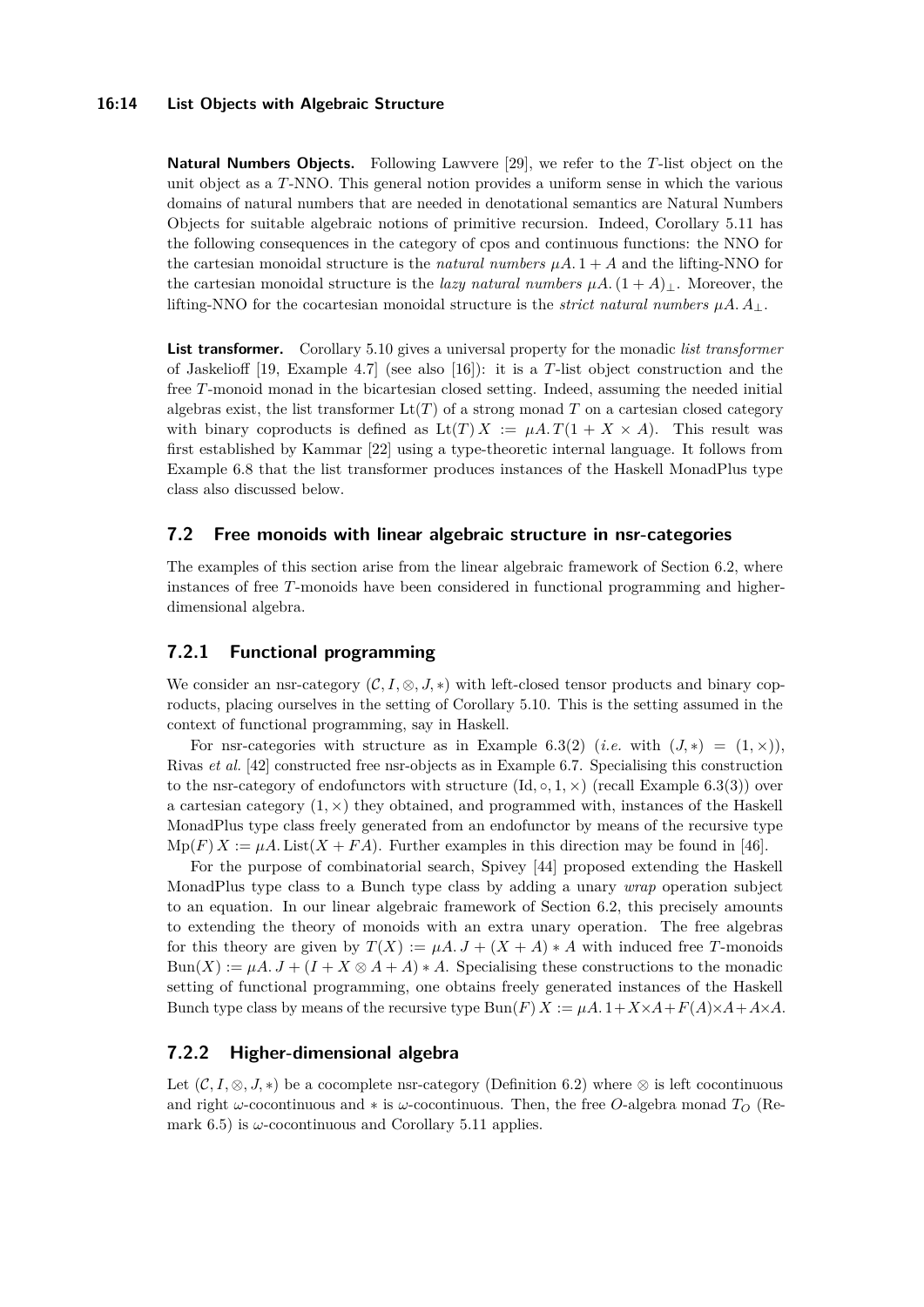#### **M. Fiore and P. Saville 16:15**

Restricting attention to the theory of monoids, it is enough to require that both tensor products be  $\omega$ -cocontinuous and that they preserve finite coproducts in their first argument for free monoids to be iteratively constructed as list objects. In fact, this is precisely the context in which the work of Szawiel and Zawadowski [\[45\]](#page-17-3) takes place. In particular, they define the *web monoid* as L∗(*I*) and establish a universal property for it. Our results sharpen and generalise theirs: by establishing that the web monoid is the initial nsr-object  $M_{L_*}(0)$ , and by providing a general construction of free nsr-objects  $M_{L_*}(X)$ .

## <span id="page-14-1"></span>**7.3 Second-order algebraic theories**

The application of the theory of monoids with algebraic structure for an endofunctor or a monad in the study of abstract syntax with variable binding [\[15\]](#page-15-6) and with parametrised metavariables [\[17,](#page-15-9) [10\]](#page-15-1) crucially requires a slightly more general theory than the one expounded upon here (recall Example  $5.9(2)$  $5.9(2)$ ). Indeed, because of the presence of binding and the need for capture-avoidance in substitution, the semantic endofunctors and monads freely generated from the syntax only admit a *pointed strength* (see [\[10\]](#page-15-1) and [\[14\]](#page-15-18)); that is, a strength of the form

 $st_{X,I\rightarrow P}$  :  $T(X) \otimes P$  →  $T(X \otimes P)$ 

only available for parameters *P* equipped with a point  $(I \rightarrow P)$ . The results of the present work generalise not only to this setting but, in fact, to a more comprehensive one involving monoidal actions (see [\[10\]](#page-15-1)). As such, they will be presented elsewhere.

# <span id="page-14-0"></span>**8 Concluding remarks**

We have introduced the notions of *T*-list object and *T*-monoid, developing some of their related basic theory and discussing applications. In particular, in Section [5,](#page-6-1) we have established that *T*-list objects yield free *T*-monoids and have provided an explicit description for them:

$$
\mathrm{M}_T(X):=\mu A.\,T(I+X\otimes A)
$$

that we have shown to be available in common practical scenarios. Our theory captures all the examples of this construction that we are aware of. In this respect, the study of parametrised initiality of Section [4](#page-4-1) is crucial for cases where the tensor product is not left-closed. Considering compatible algebraic and monoid structures from the perspective of *T*-monoids leads naturally to the notion of nsr-category. These categories provide a common framework for applications in a diverse range of settings, some of which we have presented in Sections [6](#page-9-2) and [7.](#page-12-0)

Our work opens up intriguing possibilities for interaction between a priori separate research areas. For instance, the web monoid [\[45\]](#page-17-3), mentioned in Section [7.2.2,](#page-13-0) is used to recast a version of Baez and Dolan's construction of opetopes [\[4\]](#page-15-15) (see also [\[26\]](#page-16-23)). The full generality of our linear algebraic framework (Section [6.2\)](#page-10-0) may be useful in porting this approach to new applications. Our perspective on the structure of opetopes (Section [7.2.2\)](#page-13-0) provides an inductively defined construction for them that may be amenable to formalisation in proof assistants. At any rate, it has already led to a unification of the algebraic aspects of the theory of abstract syntax and the theory of opetopes [\[12\]](#page-15-19).

**Acknowledgements.** We are grateful to Zawadowski for bringing his work with Szawiel [\[45\]](#page-17-3) to our attention, and both of them for discussions about it. We are also grateful to Kammar for his note [\[22\]](#page-16-21) and to Rivas for comments. We would like to thank the anonymous reviewers for their helpful suggestions.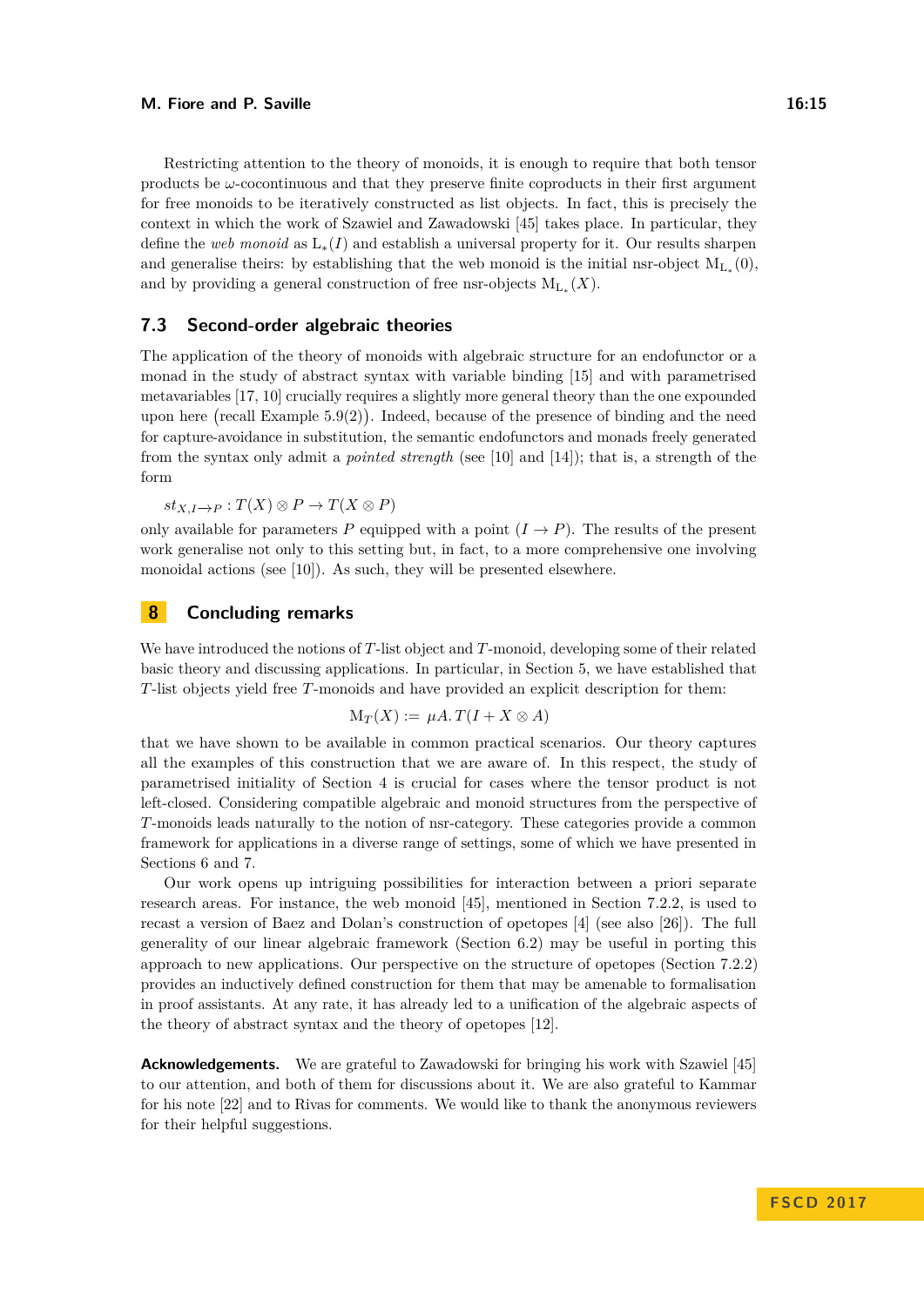#### **References**

- <span id="page-15-4"></span>**1** J. Adámek. Free algebras and automata realizations in the language of categories. *Commentationes Mathematicae Universitatis Carolinae*, 015(4):589–602, 1974.
- <span id="page-15-3"></span>**2** S. Alves, M. Fernández, M. Florido, and I. Mackie. Linear recursive functions. In *Rewriting, Computation and Proof: Essays Dedicated to Jean-Pierre Jouannaud on the Occasion of His 60th Birthday*, pages 182–195. Springer, 2007.
- <span id="page-15-8"></span>**3** R. Backhouse, M. Bijsterveld, R. van Geldrop, and J. van der Woude. Categorical fixed point calculus. In *Category Theory and Computer Science, CTCS 1995*, volume 953 of *Lecture Notes in Computer Science*, pages 159–179. Springer, 1995.
- <span id="page-15-15"></span>**4** J. C. Baez and J. Dolan. Higher-dimensional algebra III. *n*-categories and the algebra of opetopes. *Advances in Mathematics*, 135(2):145–206, 1998. [doi:10.1006/aima.1997.](http://dx.doi.org/10.1006/aima.1997.1695) [1695](http://dx.doi.org/10.1006/aima.1997.1695).
- <span id="page-15-11"></span>**5** J. M. Boardman and R. M. Vogt. Homotopy-everything *H*-spaces. *Bull. Amer. Math. Soc.*, 74(6):1117–1122, 11 1968.
- <span id="page-15-0"></span>**6** A. Burroni. Récursivité graphique (1 *<sup>e</sup>* partie) : catégorie des fonctions récursives primitives formelles. *Cahiers de Topologie et Géométrie Différentielle Catégoriques*, 27(1):49–79, 1986.
- <span id="page-15-2"></span>**7** J.R.B. Cockett. List-arithmetic distributive categories: Locoi. *Journal of Pure and Applied Algebra*, 66(1):1–29, 1990. [doi:10.1016/0022-4049\(90\)90121-W](http://dx.doi.org/10.1016/0022-4049(90)90121-W).
- <span id="page-15-10"></span>**8** P.M. Cohn. *Universal algebra*. Reidel, 2nd edition, 1981.
- <span id="page-15-5"></span>**9** M. Fiore. *Axiomatic Domain Theory in Categories of Partial Maps*. Cambridge University Press, 1996.
- <span id="page-15-1"></span>**10** M. Fiore. Second-order and dependently-sorted abstract syntax. In *Proceedings of the 2008 23rd Annual IEEE Symposium on Logic in Computer Science*, LICS '08, pages 57–68. IEEE Computer Society, 2008. [doi:10.1109/LICS.2008.38](http://dx.doi.org/10.1109/LICS.2008.38).
- <span id="page-15-13"></span>**11** M. Fiore. An equational metalogic for monadic equational systems. *Theory and Applications of Categories*, 27(18):464–492, 2013.
- <span id="page-15-19"></span>**12** M. Fiore. An algebraic combinatorial approach to opetopic structure. Notes and [talk,](https://www.mpim-bonn.mpg.de/node/6586) *Seminar on Higher Structures*, Program on Higher Structures in Geometry and Physics, Max Planck Institute for Mathematics, February–March 2016.
- <span id="page-15-7"></span>**13** M. Fiore and C.-K. Hur. On the construction of free algebras for equational systems. *Theoretical Computer Science*, 410(18):1704–1729, 2009. [doi:10.1016/j.tcs.2008.12.052](http://dx.doi.org/10.1016/j.tcs.2008.12.052).
- <span id="page-15-18"></span>**14** M. Fiore and C.-K. Hur. Second-order equational logic. In *Computer Science Logic, CSL 2010*, volume 6247 of *Lecture Notes in Computer Science*, pages 320–335. Springer, 2010.
- <span id="page-15-6"></span>**15** M. Fiore, G. Plotkin, and D. Turi. Abstract syntax and variable binding. In *Proceedings of the 14th Annual IEEE Symposium on Logic in Computer Science*, LICS'99. IEEE Computer Society, 1999.
- <span id="page-15-17"></span>**16** G. Gonzalez. The list-transformer package, 2016. URL: [https://hackage.haskell.org/](https://hackage.haskell.org/package/list-transformer) [package/list-transformer](https://hackage.haskell.org/package/list-transformer).
- <span id="page-15-9"></span>**17** M. Hamana. Term rewriting with variable binding: An initial algebra approach. In *Proceedings of the 5th ACM SIGPLAN International Conference on Principles and Practice of Declarative Programming*, PPDP'03, pages 148–159. ACM, 2003.
- <span id="page-15-14"></span>**18** A. Hirschowitz and M. Maggesi. Modules over monads and linearity. In *WoLLIC 2007*, number 4576 in Lecture Notes in Computer Science, pages 218–237. Springer, 2005.
- <span id="page-15-16"></span>**19** M. Jaskelioff. *Lifting of Operations in Modular Monadic Semantics*. PhD thesis, University of Nottingham, 2009.
- <span id="page-15-12"></span>**20** A. Joyal. Foncteurs analytiques et espèces de structures. In *Combinatoire Énumérative*, volume 1234 of *Lecture Notes in Mathematics*, pages 126–159. Springer, 1986.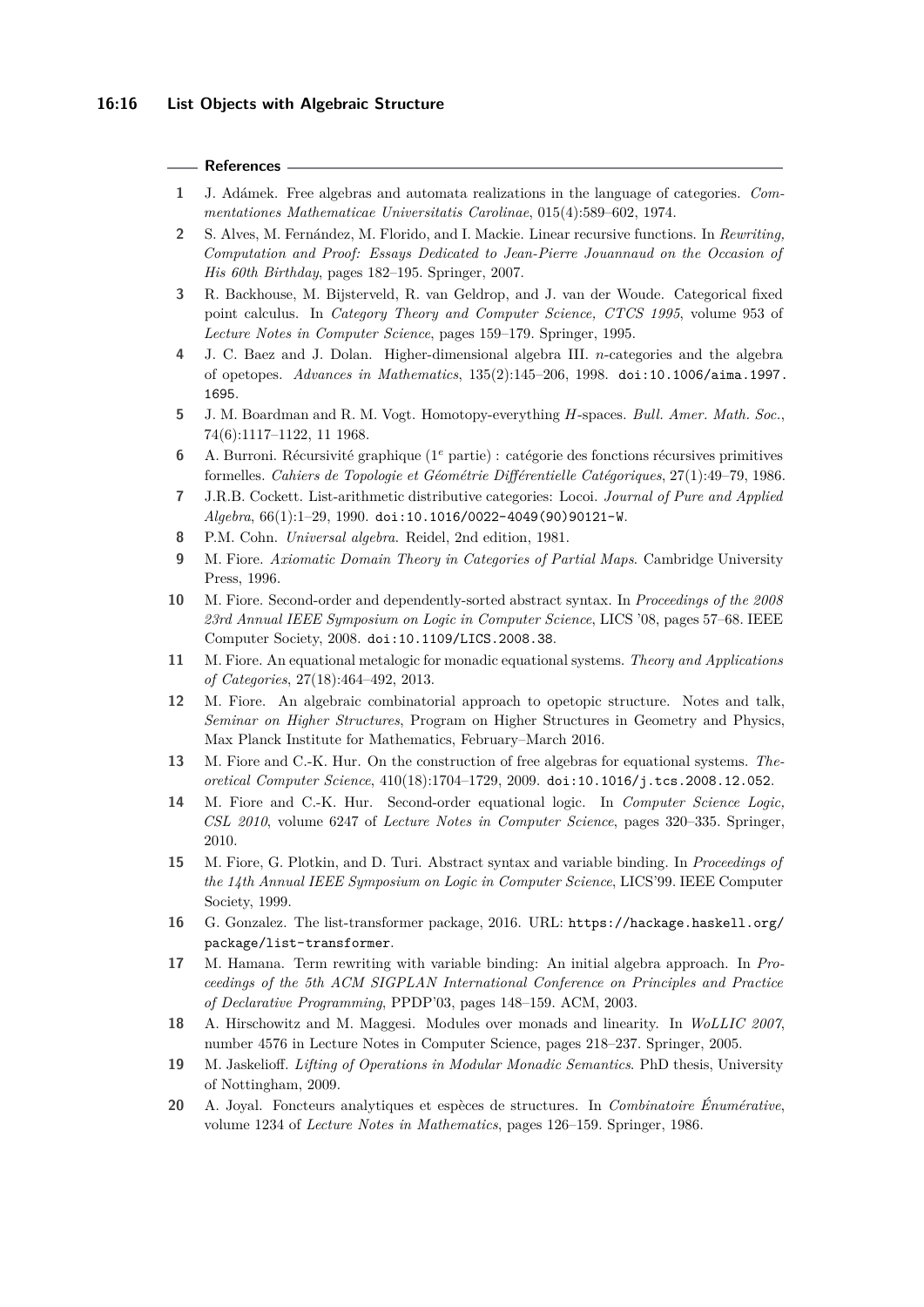- <span id="page-16-4"></span>**21** A. Joyal. The Gödel incompleteness theorem, a categorical approach (abstract). *Cah. Top. Géom. Diff. Cat.*, 16(3), 2005. Short abstract of the talk given at the International conference *Charles Ehresmann: 100 ans*, Amiens, 7–9 October, 2005.
- <span id="page-16-21"></span>**22** O. Kammar. Algebraic construction of the list transformer. Private communication, 2014.
- <span id="page-16-11"></span>**23** G. M. Kelly. A unified treatment of transfinite constructions for free algebras, free monoids, colimits, associated sheaves, and so on. *Bulletin of the Australian Mathematical Society*, 22(1):1–83, 1980. [doi:10.1017/S0004972700006353](http://dx.doi.org/10.1017/S0004972700006353).
- <span id="page-16-10"></span>**24** A. Kock. Bilinearity and cartesian closed monads. *Mathematica Scandinavica*, 29(2):161– 174, 1971.
- <span id="page-16-8"></span>**25** A. Kock. Strong functors and monoidal monads. *Archiv der Mathematik*, 23(1):113–120, 1972. [doi:10.1007/BF01304852](http://dx.doi.org/10.1007/BF01304852).
- <span id="page-16-23"></span>**26** J. Kock, A. Joyal, M. Batanin, and J.-F. Mascari. Polynomial functors and opetopes. *Advances in Mathematics*, 224(6):2690–2737, 2010. [doi:10.1016/j.aim.2010.02.012](http://dx.doi.org/10.1016/j.aim.2010.02.012).
- <span id="page-16-17"></span>**27** J. Lambek. Multicategories revisited. In *Categories in Computer Science and Logic: Proc. of the Joint Summer Research Conference*, pages 217–239. American Mathematical Society, 1989.
- <span id="page-16-14"></span>**28** F. W. Lawvere. Functorial semantics of algebraic theories. *Proceedings of the National Academy of Sciences of the United States of America*, 50(5):869–872, 1963.
- <span id="page-16-3"></span>**29** F. W. Lawvere. An elementary theory of the category of sets. *Proceedings of the National Academy of Sciences of the United States of America*, 52(6):1506–1511, 1964.
- <span id="page-16-12"></span>**30** D. J. Lehmann and M. B. Smyth. Algebraic specification of data types: A synthetic approach. *Mathematical Systems Theory*, 14(1):97–139, 1981. [doi:10.1007/BF01752392](http://dx.doi.org/10.1007/BF01752392).
- <span id="page-16-19"></span>**31** T. Leinster. *Higher Operads, Higher Categories*. Number 298 in London Mathematical Society Lecture Note Series. Cambridge University Press, 2004.
- <span id="page-16-9"></span>**32** S. Mac Lane. *Categories for the Working Mathematician*, volume 5 of *Graduate Texts in Mathematics*. Springer, 2nd edition, 1998.
- <span id="page-16-5"></span>**33** M.E. Maietti. Joyal's arithmetic universe as list-arithmetic pretopos. *Theory and Applications of Categories*, 24(3):39–83, 2010.
- <span id="page-16-18"></span>**34** M. Markl. Operads and PROPs. In *Handbook of Algebra, Volume 5*, pages 87–140. Elsevier, 2008.
- <span id="page-16-0"></span>**35** P. Martin-Löf. *Intuitionistic Type Theory*. Bibliopolis, 1984.
- <span id="page-16-16"></span>**36** J. P. May. *The Geometry of Iterated Loop Spaces*, volume 271 of *Lecture Notes in Mathematics*. Springer, 1972.
- <span id="page-16-1"></span>**37** B. Nordström, K. Peterson, and J. Smith. *Programming in Martin Löf's Type Theory*. Clarendon Press, 1990.
- <span id="page-16-6"></span>**38** R. Paré and L. Román. Monoidal categories with Natural Numbers Object. *Studia Logica*, 48(3):361–376, Sep 1989. [doi:10.1007/BF00370829](http://dx.doi.org/10.1007/BF00370829).
- <span id="page-16-7"></span>**39** Maciej Piróg. Eilenberg-Moore monoids and backtracking monad transformers. In *Proceedings 6th Workshop on Mathematically Structured Functional Programming, MSFP@ETAPS 2016*, pages 23–56, 2016. [doi:10.4204/EPTCS.207.2](http://dx.doi.org/10.4204/EPTCS.207.2).
- <span id="page-16-15"></span>**40** B. Plotkin. *Universal Algebra, Algebraic Logic, and Databases*. Springer, 1994.
- <span id="page-16-13"></span>**41** J. Power. Enriched Lawvere theories. *Theory and Applications of Categories*, 6:83–93, 1999.
- <span id="page-16-20"></span>**42** E. Rivas, M. Jaskelioff, and T. Schrijvers. From monoids to near-semirings: The essence of MonadPlus and Alternative. In *Proceedings of the 17th International Symposium on Principles and Practice of Declarative Programming*. ACM, 2015.
- <span id="page-16-2"></span>**43** R. M. Robinson. Primitive recursive functions. *Bull. Amer. Math. Soc.*, 53(10):925–942, 10 1947.
- <span id="page-16-22"></span>**44** J. M. Spivey. Algebras for combinatorial search. *J. Funct. Program.*, 19(3-4):469–487, 2009. [doi:10.1017/S0956796809007321](http://dx.doi.org/10.1017/S0956796809007321).